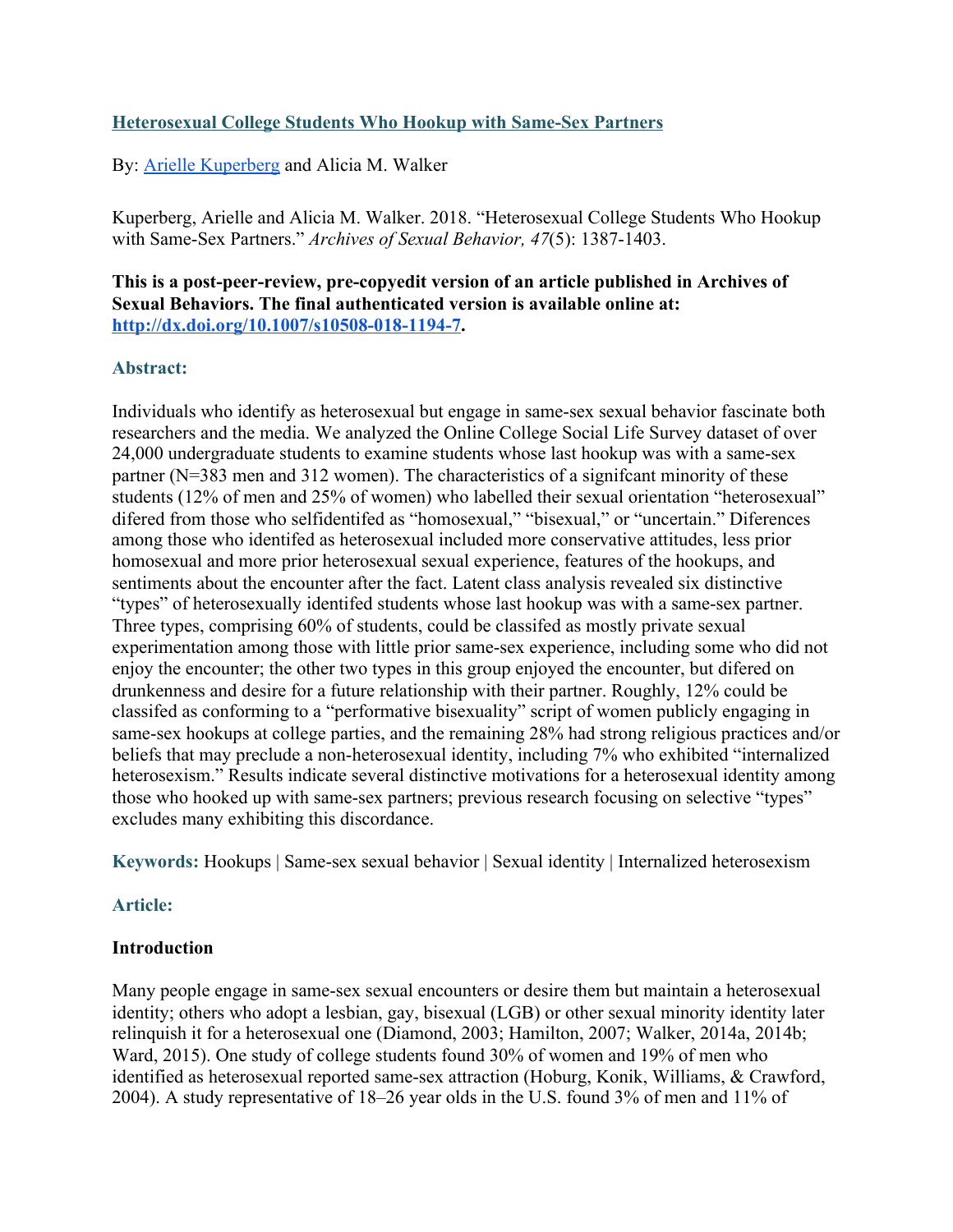women identified as "mostly heterosexual" when given that option, and same-sex attraction was reported by 5% of men and 13% of women, but only 2% of men and 4% of women identified as LGB (Savin-Williams & Ream, 2007). Another study representative of U.S. 15–44 year olds found 9% of women and 3% of men who identified as heterosexual had same-sex sexual experience (Chandra, Copen, & Mosher, 2013).

Several theoretical frameworks have been proposed to explain this discordance. Some studies with limited samples examined "the closet" or "the down low" (Boykin, 2005; Ford, Whetten, Hall, Kaufman, & Thrasher, 2007; King, 2004; Phillips, 2005). Others focused on college "hookup culture" and expectations of sexual experimentation, including young women hooking up with other women at parties, ostensibly to attract men (Diamond, 2005; Kimmel & Plante, 2002; Kuperberg & Padgett, 2015; Wade, 2017; Ward, 2015). A third line of research examined LGB identity acquisition (Cass, 1979, 1996; Horowitz & Newcomb, 2002; Kaufman & Johnson, 2004). Negative feelings about homosexuality among those with same-sex attractions or "internalized heterosexism" may also be a factor (Kaufman & Johnson, 2004; Taylor, 1999). We examined whether a heterosexual identity among these students correlated with characteristics that would be predicted by these distinct and sometimes-competing frameworks, and the extent to which students comprised distinguishable groups described by these theories.

#### Same-Sex Hookups Among Self-Identified Heterosexuals

Public fascination with self-identified heterosexuals hooking up with same-sex partners arose in the 1990s, along with phrases "on the down low" and "on the D.L." Originating among African-Americans, these idioms originally referred to any act done secretly, but became associated with men who "publicly present as heterosexual while secretly having sex with other men" (Boykin, 2005; Ford et al., 2007; Phillips, 2005). Others used "in the closet" to describe LGB individuals hiding their sexual identity in public, or even to themselves (Seidman, Meeks, & Traschen, 1999). Academic literature opted for "men who have sex with men" or "MSM," a term potentially obscuring the meaning-making of sexuality (Young & Meyer, 2005).

Research on same-sex sexual encounters is generally limited and subject to sample bias. Some examined risk-taking and sexual activity in same-sex hookups from a larger sample, but most research focused on select groups, such as couples in long-term relationships or those identifying as LGB (Eisenberg, 2001; Kuperberg & Padgett, 2015, 2017; Peplau & Fingerhut, 2007; Rust, 1992). Past research also mostly focused on men and recruited subjects from biased sources, including websites, bars, or parks known to be frequented by MSM or LGBT organizations and magazines (Brady & Busse, 1994; CDC, 2010; Cole, Kemeny, Taylor, & Visscher, 1996; Hightow et al., 2006; Kaufman & Johnson, 2004; Koblin et al., 2000; Lindley, Nicholson, Kerby, & Lu, 2003; Rhodes, DiClemente, Cecil, Hergenrather, & Yee, 2002; Rosario, Schrimshaw, Hunter, & Braun, 2006; Rowen & Malcolm, 2002). Much research on self-identified heterosexuals hooking up with same-sex partners focused on African-American men, despite White men more commonly exhibiting this disparity (Bleich & Taylor-Clark, 2005; Ford et al., 2007; King, 2004; Ross, Essien, Wiliams, & Fernandez-Esquer, 2003; Ward, 2015). This focus may stem from perceptions that "the down low" is limited to African- American men due to the origins of the term or heightened surveillance of the sexuality of men of color (Ward, 2015).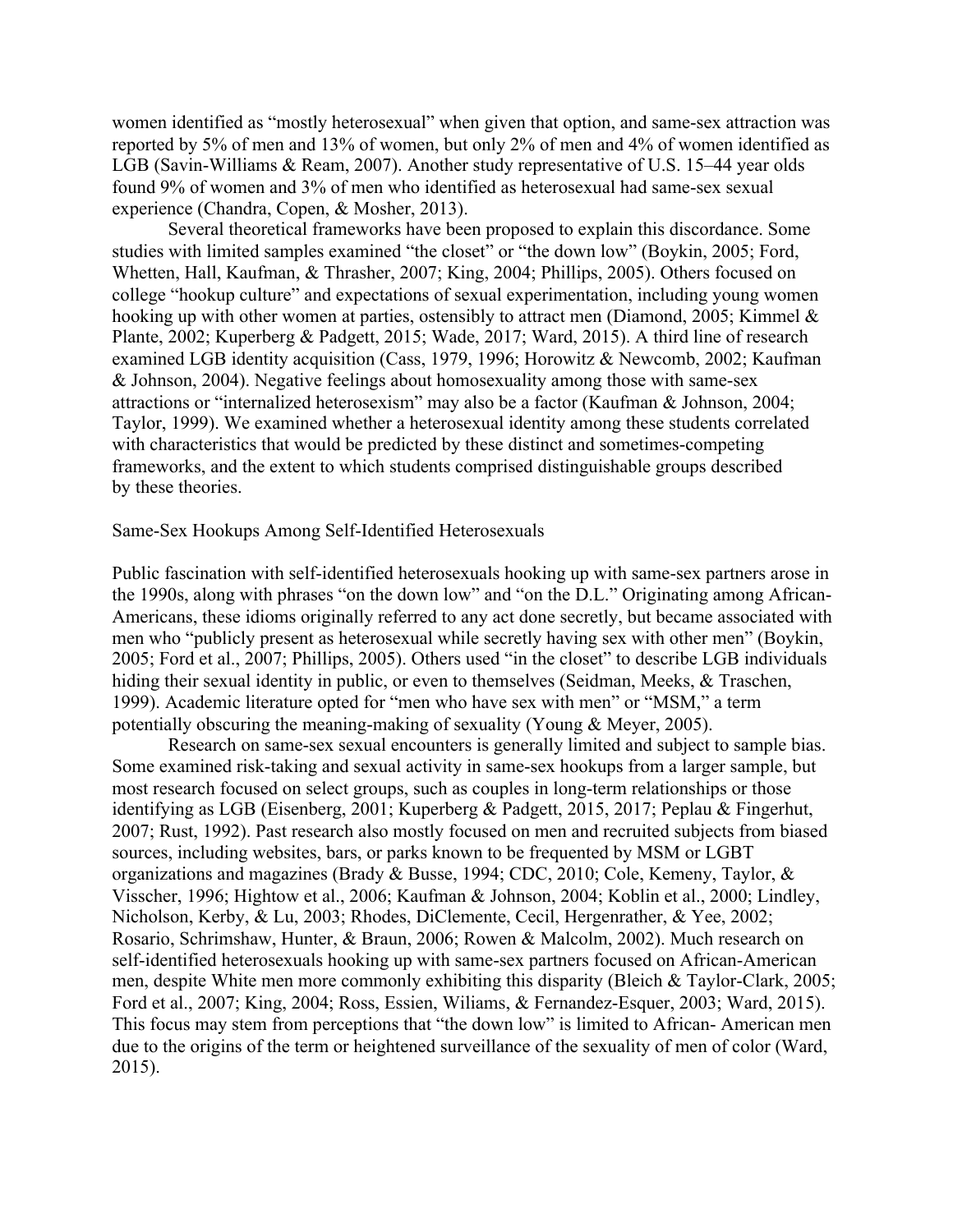Women also seek out same-sex sexual partners while identifying as heterosexual (Walker, 2014a, b), although research on students included only small samples of 80 or fewer (Diamond, 2003; Hamilton, 2007; Peterson & Gerrity, 2006), and research outside of college contexts is even more limited. Walker (2014a) found women married to men who had affairs with women felt these encounters "didn't count" in terms of monogamy. While reporting lifelong same-sex attraction and sexual encounters, they rejected a bisexual identity, instead explaining these acts as due to their "freakiness," which they felt was the accurate term for their sexual orientation (Walker, 2014b). Budnick (2016) found women with the least education reported the most lifetime same-sex sexual events, but for some early entry into motherhood closed-off sexual exploration and possible development of a LGBQ identity.

#### College Hookup Scripts and Same-Sex Hookups Among Heterosexuals

Recent literature examined college hookups, casual sexual encounters which most college students participate in, that can range from an intense "make-out" session to intercourse (Bogle, 2008; England, Shafer, & Fogarty, 2008; Kuperberg & Padgett, 2015, 2016; Reiber & Garcia, 2010). Hookup rates and risk-taking during hookups have been found to differ by gender, GPA, race, religiosity, mother's education, and age (Kuperberg & Padgett, 2015, 2016, 2017). The college hookup scene is an opportunity for students to experiment with and affirm non-heterosexual sexual identities or to confirm a heterosexual one (Rupp, Taylor, Regev-Messalem, Fogarty, & England 2013). Social "scripts," or expectations of behavior, position college as a "time to experiment" sexually (Kuperberg & Padgett, 2015; Simon & Gagnon, 2003) and may encourage same-sex hookups even among those without same-sex attractions. Many dismiss these hookups as "experimentation" or "accidental" (Ward, 2015).

Some women engage in same-sex hookups to attract men's attention as an established part of the college hookup "sexual script" (Diamond, 2005; Wade, 2017). Women often conduct this "performative bisexuality" in public spaces for the benefit of a male audience, as it is a commonly reported "turn-on" for heterosexual men (Kimmel & Plante, 2002). Hamilton (2007) described a campus culture where heterosexually-identified women engaged in same-sex erotic behavior during parties, later posting the pictorial evidence to social media. Often attributed to alcohol consumption, these encounters included kissing and fondling breasts or buttocks, but no genital contact, and allowed young women to mark themselves as "edgy" (Hamilton, 2007).

However, suggesting that women engage in this behavior only to attract men may obscure some functions of these encounters. In one study, two female roommates reported dancing naked together when they were alone in their room, but jokingly dismissed it as an activity for "when they were bored," while another study found women dismissing private same-sex hookups as a result of inebriation (Hamilton, 2007; Wade, 2017). Hooking up with other women at alcohol-fueled public parties allowed women, particularly those who had negative views of lesbianism, to experiment with socially acceptable same-sex behavior assumed to be intended for male pleasure (Hamilton, 2007; Wade, 2017; Ward, 2015).

Other research focused on college men having sexual contact with men in "heterosexual contexts," per established social scripts, including fraternity hazing rituals culturally defined as heterosexual bonding activities rather than homosexual acts (Sanday, 2007; Silva, 2017; Simon & Gagnon, 1986, 2003; Ward, 2015). Members of organizations present these as rituals of domination and humiliation aimed at increasing male bonding, and frame participants as having "no choice but to comply," creating a context for homosexual encounters contextualized as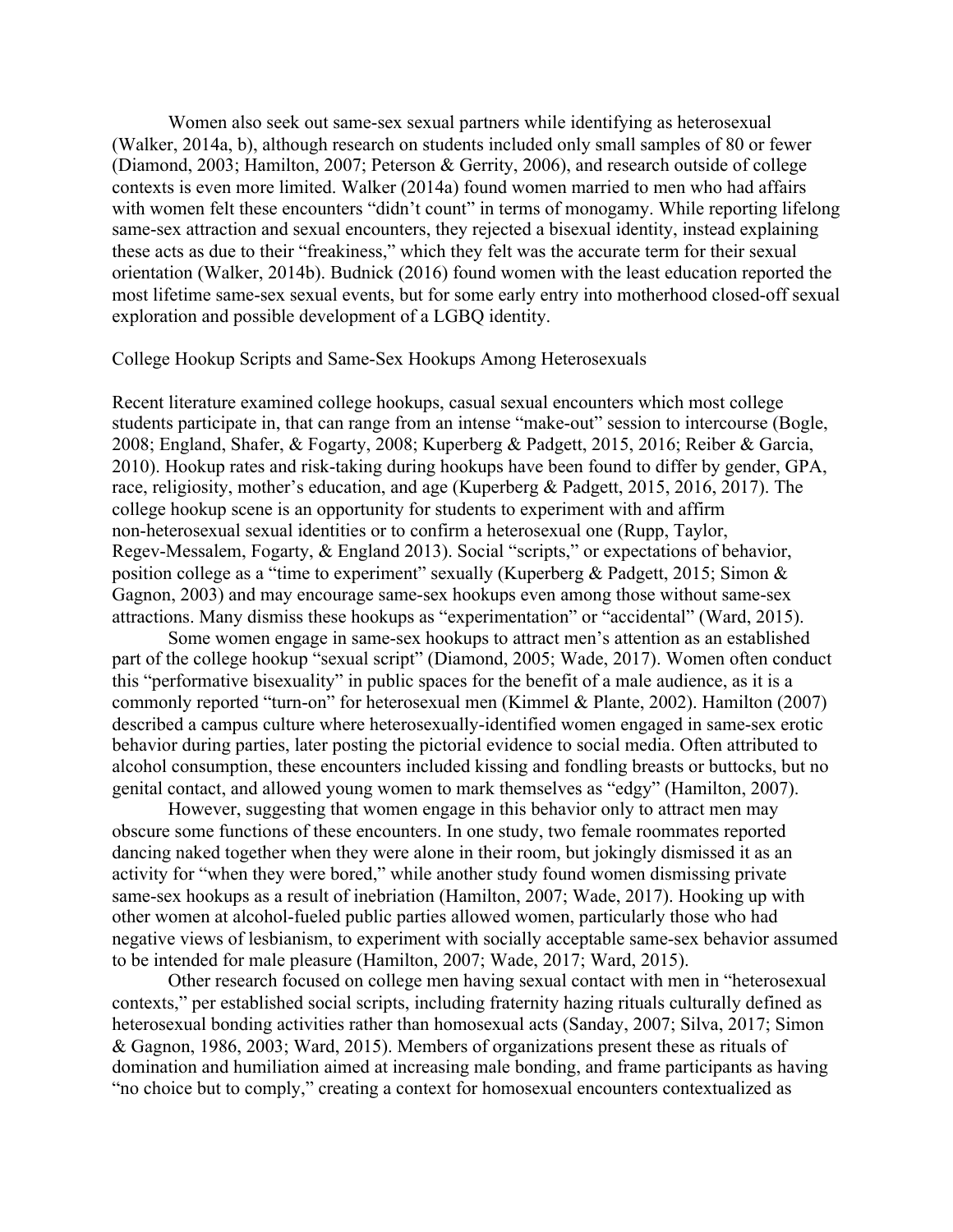"obviously not gay," while permitting sexual flexibility and experimentation among men (Ward, 2015). These hazing encounters and other encounters described as "situational" homosexuality among men in specific contexts (such as in prisons) are not presumed to be significant to underlying sexuality (Kimmel, 2008; Ward, 2015).

#### Sexual Identity Theory

While questions of sexual orientation aim to categorize sexual attractions, desires, and behaviors, disparities between reported orientations and behavior suggest these questions instead measure sexual identity. Identity theory understands identities as a set of meanings individuals use to self-define what it means to be in a particular role or situation, but which are malleable and can change over an individual's lifetime (Rupp et al., 2013). Commitment to, acceptance, and integration of an LGB identity is an ongoing process often lasting through adolescence and beyond, with many first adopting a bisexual identity before later adopting a gay or lesbian identity (Rosario et al., 2006). Individuals sometimes adopt identities to represent current sexual partnerships or choices, rather than to embody their overall feelings of attraction to members of either gender over their lifetime (Seidman et al., 1999). Some lesbian and bisexual women later relinquish their sexual minority identity for a heterosexual one after forming relationships with men, to reconcile their identity and behavior (Diamond, 2003). Others describe their identity as "heteroflexible," meaning they are mostly attracted to men, but occasionally participate in same-sex sexual behaviors they may describe as random, accidental, or meaningless (Ward, 2015).

The "developmental stages model" theory of sexual identity positioned taking on a homosexual identity and integrating it into your broader personal identity as the final stage in becoming aware of one's underlying or "real" sexual orientation (Cass, 1979, 1996; Horowitz & Newcomb, 2002; Kaufman & Johnson, 2004). Researchers initially described the stages as (1) feelings of homosexual attraction and identity confusion; (2) homosexual experiences; (3) disclosing identities to some; and (4) sexual identity fully integrated into broader identity (Kaufman & Johnson, 2004). An updated model later took the focus away from homosexual experiences, with stages including (1) identity confusion; (2) evaluating familial and social consequences of an LGB identity; (3) beginning to tolerate an LGB identity; (4) acceptance of identity, identifying to others, increasing contact with other LGB individuals; (5) developing pride for identity, perhaps anger toward society and heterosexuals; and (6) synthesizing an LGB identity with other aspects of identity (Cass, 1996). During early stages, individuals may attempt to reconcile a heterosexual identity with same-sex sexual behavior and attractions by interpreting them as temporary or a "special case" ("If not for this special person whom I love, I would be heterosexual") (Cass, 1996). They may later adopt a LGB identity or may cease that behavior and never adopt an LGB identity (Brady & Busse, 1994; Cass, 1996; Horowitz & Newcomb, 2002; Kaufman & Johnson, 2004). They may be in "transition," where they have begun to "recognize that they are not heterosexual, yet have not adopted a homosexual identity" (Taylor, 1999). One study of college women found of those identified as being in one of the stages of homosexual identity development, those with "heterosexual" identities were all in Stages 1–3 of the updated model (Peterson & Gerrity, 2006).

Researchers critiqued the developmental stages model as stemming from an essentialist perspective, with sexual identity conceptualized as unchanging (Horowitz & Newcomb, 2002; Kaufman & Johnson, 2004; Peterson & Gerrity, 2006). Social constructionists instead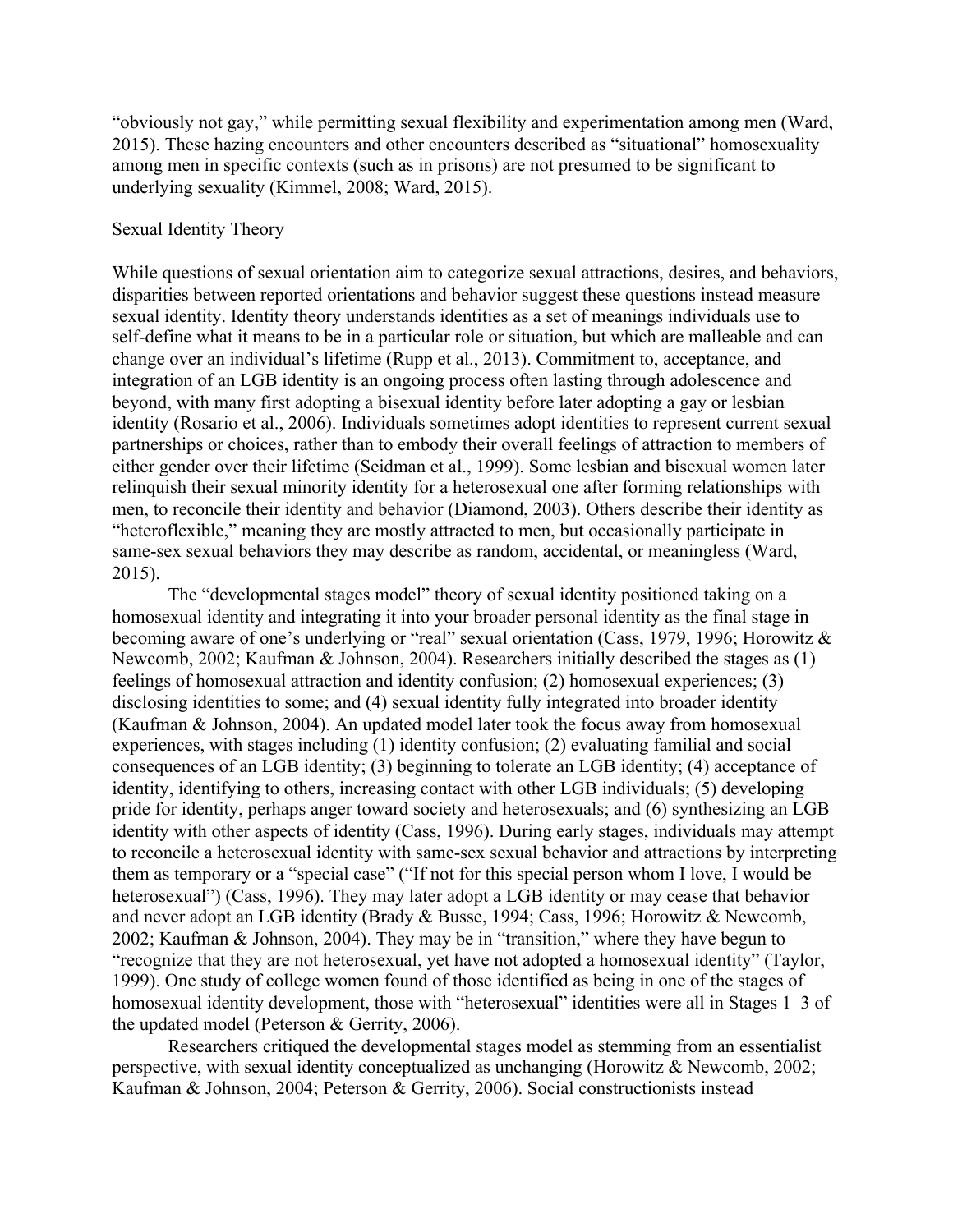conceptualized identity as fluid over time and social context, influenced by interactions that socially create and reinforce that identity, and personal and social significance at a specific time and place (Horowitz & Newcomb, 2002). Indeed, the idea that same-sex sexual behaviors constitute an "identity" only fully emerged in the mid-twentieth century (Ward, 2015). Research found that the gender of individual's sexual interest can shift over their lifespan or in certain contexts (Baumeister, 2000; Blumstein & Schwartz, 1977; Diamond, 2003, 2008; Goode & Haber, 1997; Seidman et al., 1999; Sophie, 1986). LGB identities can develop in response to positive self-appraisals, appraisals from others, or in the context of same-sex romantic relationships (Kaufman & Johnson, 2004). Some LGB individuals who self-label receive negative appraisals from others and may deemphasize that identity to avoid stigma, especially if they internalize those views (Kaufman & Johnson, 2004; Taylor, 1999).

Along with biphobia, this "internalized heterosexism" may prevent some from taking on a LGB identity (Dworkin, 2001; Hutchins & Kaahumanu, 1991; Ochs & Deihl, 1992; Peterson & Gerrity, 2006; Rowen & Malcolm, 2002). Also called internalized homophobia, the internalization of negative societal attitudes toward homosexuality, or "heterosexism," by those with same-sex attractions is correlated with higher religiosity, substance use, sexual risk-taking, and poor mental and physical health (Amadio, 2006; Kashubeck-West & Szymanski, 2008; Rowen & Malcolm, 2002; Szymanski, Kashubeck-West, & Meyer, 2008). Most prominent religious groups in the USA oppose same-sex relationships, and internalization of these views may explain why religious individuals who engage in same-sex behavior are more likely to identify as heterosexual (Szymanski et al., 2008). Additionally, the term "bisexual" often meets resistance and may be avoided due to disbelief of bisexuality as a legitimate sexual orientation (Israel & Mohr, 2004; Rupp et al., 2013; Yost & Thomas, 2012; Zivony & Lobel, 2014). Many bisexual individuals wonder if they are "bisexual enough" to warrant the identity (Bower, Gurevich, & Mathieson, 2002; Ochs, 2007), while some privately consider themselves bisexual, but avoid social conflict and rejection by allowing others to assume they are heterosexual (Ochs & Deihl, 1992).

#### Present Study Objectives

We analyzed the Online College Social Life Survey (OCSLS), a dataset of over 24,000 students at 22 colleges and universities, to examine those who identified as heterosexual, but whose last hookup partner was same sex. Using only data on students whose last hookup partner was same sex, we analyzed whether a "heterosexual" identity correlated with demographics, attitudes, past sexual and relationship experience, and hookup encounter characteristics, and whether students comprised distinct groups. College experimentation scripts and theories related to performative bisexuality and fraternity hazing rituals suggest that same-sex encounters among students who identify as heterosexual may be more likely to take place among students with little prior same-sex experience, among fraternity and sorority members, those who are more accepting of or interested in sexual experimentation, involve only "low-level" sexual behavior, take place in public social settings, and involve intoxication. These students may be less likely than those with other identities to enjoy the encounter or want additional hookups or a relationship with their same-sex hookup partner. Our first research question asks: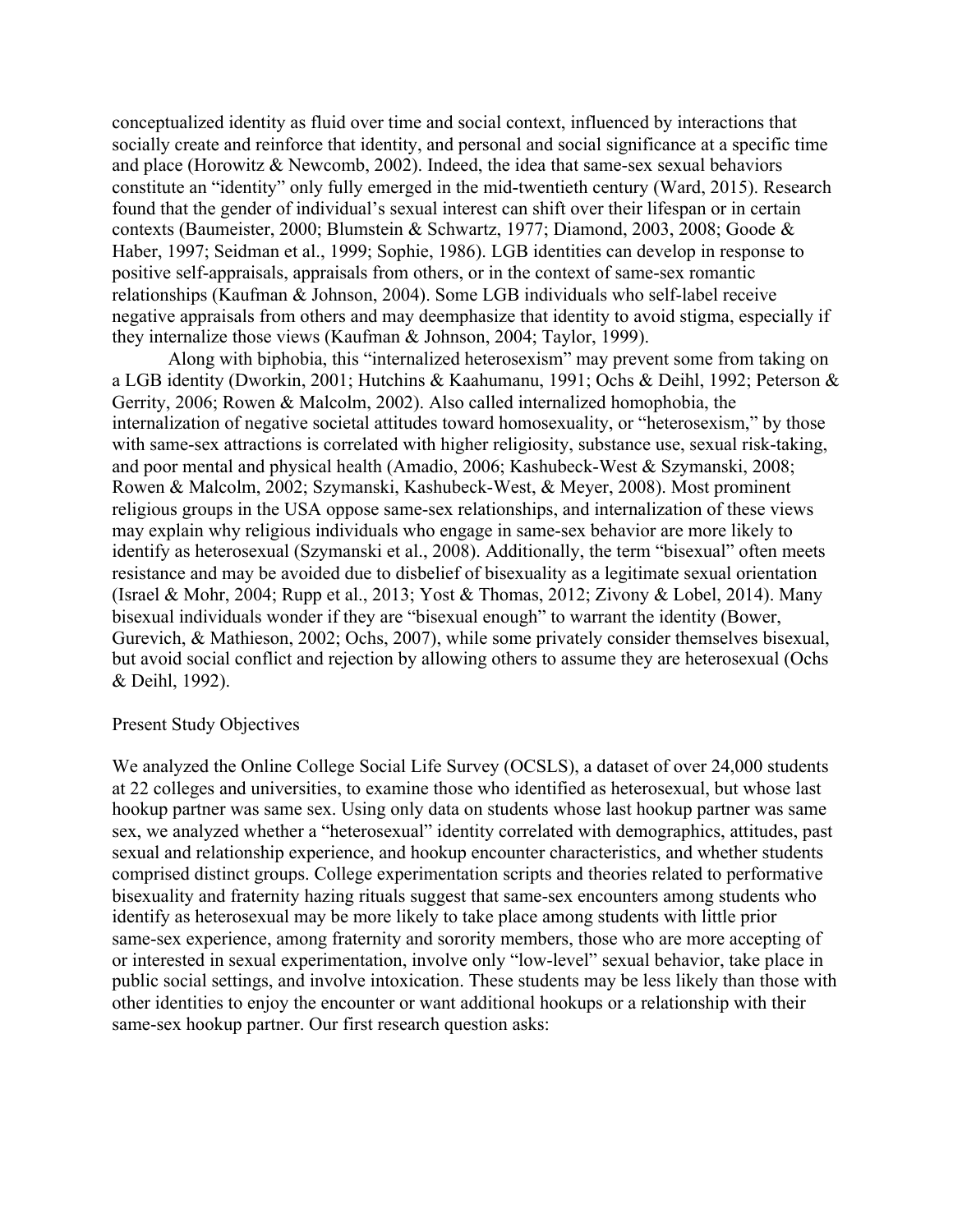**Research Question(R)1** Do characteristics of same-sex hookups among heterosexual college students align with college sexual scripting theory related to sexual experimentation, performative bisexuality, and/or fraternity hazing rituals?

The development stages model and the related social constructionist model predict that students with a heterosexual identity would have fewer same-sex sexual experiences and more other-sex sexual experiences shaping their identity. The development stages model also suggests those with a heterosexual identity may be younger, and especially attracted to and want a relationship with their partner (the "special case"). We next ask:

**R2** Do these characteristics align with the developmental stages model and/or social construction model of identity theory?

Theory related to internalized heterosexism suggests heterosexually identified students may be more religious and socially conservative, have more negative sentiments about homosexuality, and take more risks, such as unprotected sex and binge drinking. We next ask:

**R3** Do these characteristics students support an internalized heterosexism model?

We also explored racial patterns and how well students knew their partner to examine the degree to which Black men who have sex with anonymous male partners—the subject of much prior study—are prevalent in these data. We also explored whether some of these encounters were due to sexual assault. These research questions included:

**R4** Are Black students and those who do not know their sexual partners well more prevalent among men who identify as heterosexual, but hookup with same-sex partners? And

**R5** Were same-sex hookups among heterosexual students the result of sexual assault?

Prior theories may describe distinct groups that together comprise the students who identify as heterosexual but hookup with same-sex partners. Prior research tended to examine one group at a time, such as women who engage in public hookups with women, or those who exhibit internalized heterosexism, but has not addressed the prevalence of various groups or the extent to which the wider group of college students who hookup with same-sex partners can be described by these various and sometimes-competing theoretical frameworks. We draw upon latent class analysis methods to examine a final central research question:

**R6** Are college students who hookup with same-sex partners, but identify as heterosexual comprised of distinct "types" that conform to various prevailing theories described in R1–R3, and what is the prevalence of each "type?"

# **Method**

Subjects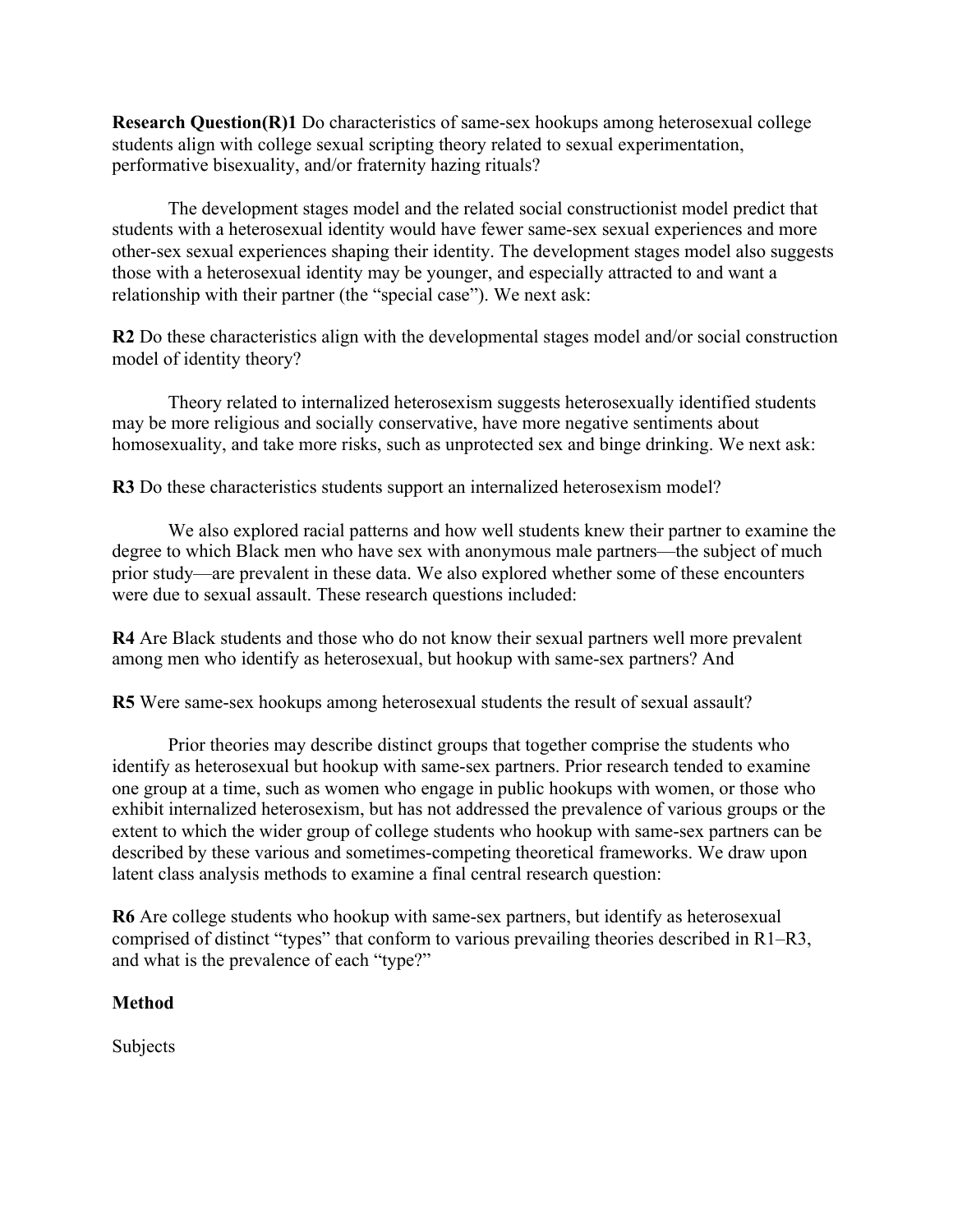We analyzed the OCSLS, a survey of romantic and sexual partnering behavior collected between 2005 and 2011 from 24,131 students attending 22 colleges and universities. Questions asked about students' most recent dates and hookups, lifetime sexual behavior, and a variety of demographic and attitude questions. Professors of large introductory level courses and courses addressing sociology, family, sexuality, gender, and public health at these universities distributed surveys to students as a course assignment, offering an alternative assignment for students who did not participate. This sampling method resulted in a non-representative sample; elite research-oriented universities, underclasssmen, and women were overrepresented, and although almost 90% of participants were not sociology majors, around 80% of courses in which data were collected were sociology courses (Kuperberg & Padgett, 2015). The response rate was over 99% (Armstrong, England, & Fogarty, 2009). The study was IRB approved at every college and university surveyed and at the university where data were analyzed.

#### *Measures*

The survey asked detailed information about student's characteristics and attitudes as well as the students' most recent hookup that occurred while they were in college, which is the data we focus on in this study. We examined variables related to students' social activities and attitudes, prior sexual and romantic history, characteristics of, and sentiments about student's last same-sex hookup. Several variables were collected using "strongly agree," "agree," "disagree," and "strongly disagree" as options; for simplicity sake, we dichotomize these measures into those who "agree" and "disagree," whether strongly or otherwise.

Several outcomes we examined had many missing responses. Attitude questions were not added to the survey until the fall of 2007, and we therefore had a smaller sample size for those questions than for other questions in the survey. Since this is a select small population, to make full use of the data we did not harmonize the data according to missing outcomes on outcome variables examined, and only deleted participants from the data based on missing responses related to key sexual identity, partner gender, and control variables. As a sensitivity test, we examined the likelihood of missing values on these variables for heterosexually identified students versus non-heterosexually identified students and found no significant differences in nonresponse with only two exceptions. (Full results are available from authors).

#### *Same-Sex Hookups and Sexual Orientation*

We identified same-sex hookups based on the reported gender of the participant and their most recent hookup partner. We labeled sexual identity using participants' response to the question, "What is your sexual orientation?" They chose from four possible responses: "homosexual," "heterosexual," "bisexual," and "I don't know." Regression analyses compared those "homosexual," "bisexual," or "I don't know" responses to "heterosexual" responses. We refer to the latter as "heterosexually-identified" and the former as "non-heterosexually-identified" for brevity; however, all such references refer only to students whose most recent hookup was with a same-sex partner.

While the overall measure capturing same-sex hookups did not include transgender partners, in terms of past experiences with partners we included some transgender partners; among non-heterosexually identified students, two women's last date partners were FTM transgender, and two men's last date partners were MTF transgender. We coded these as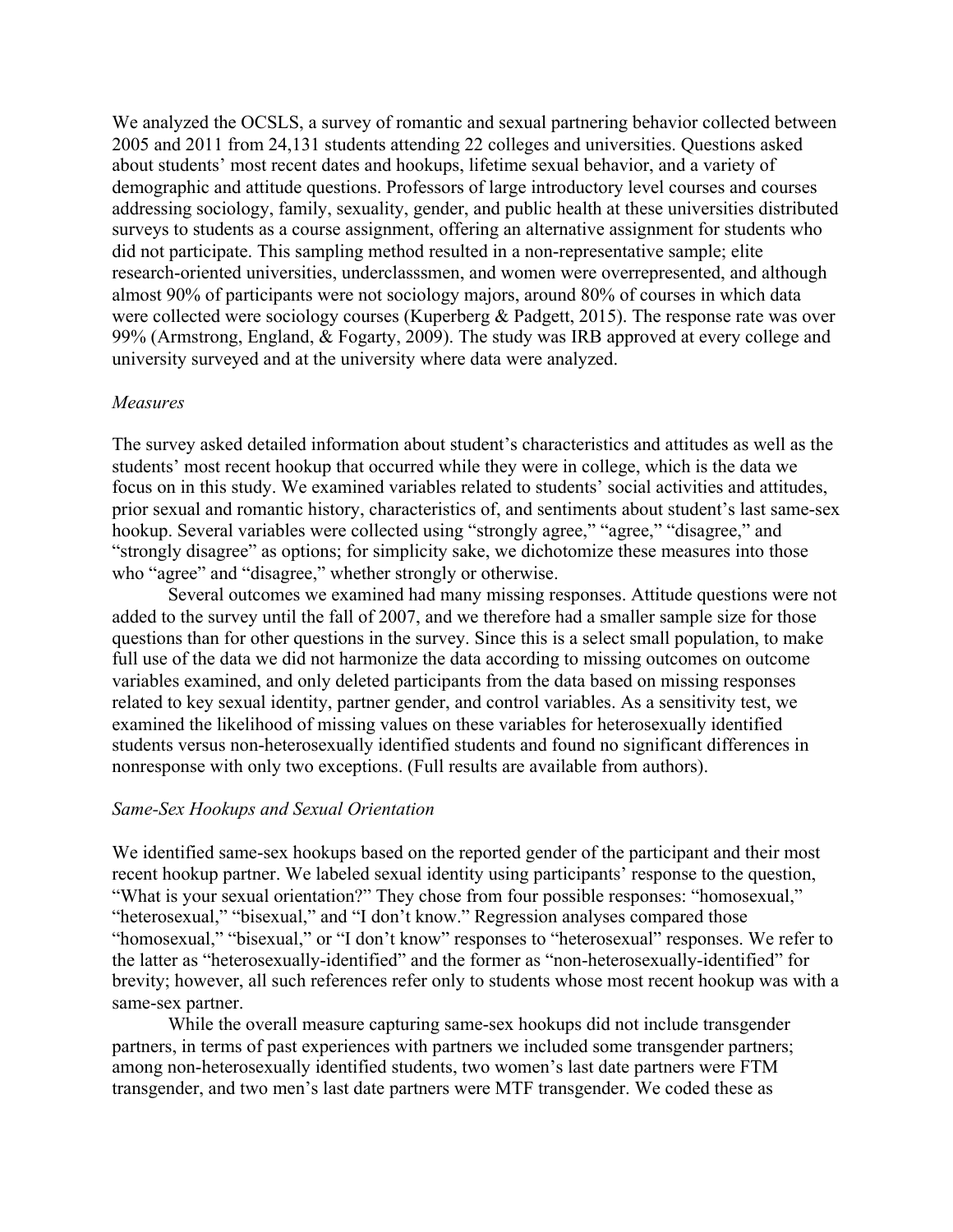non-heterosexual dates. Similarly, three non-heterosexually-identified women reported that their last long-term relationship was with a FTM transgender person; we counted these as non-heterosexual relationships.

We identified 718 same-sex hookups, including 398 male–male hookups and 320 female–female hookups in this dataset using the self-reported gender of the participant, and the reported gender of their most recent hookup partner. However, approximately 7% (27 students) of male participants who reported a male partner in their last hookup also reported that they had vaginal sex during their last hookup or date. We cannot know if these participants mistakenly entered the wrong gender of their most recent hookup partner, mistakenly reported that they had vaginal sex during their last encounter, were using an alternative definition of vaginal sex or gender, were "jokesters" intentionally mis-answering questions, or were thinking of two different hookup partners when they answered these questions. Some may identify partners or themselves as "male" or "female" instead of identifying a partner or themselves as transgender, despite the availability of "transgender" as an option. Upon further investigation into other questions regarding all prior sexual experience, 14 students reported past sexual activity with a male partner; we retained these cases in the sample and removed the 13 who indicated they had vaginal sex with men but reported no sexual activity with men under their lifetime sexual behavior. We also removed 10 students (eight women and two men) missing information on race, religious attendance, and/or mother's education. Our final sample was the remaining 695 students whose most recent hookup was with a same-sex partner: 383 men and 312 women.

### *Social Activities and Sexual Attitudes*

We examined several social activities and attitudes related to sexuality, homosexuality, and desires for hookups that may illuminate whether student's attitudes and characteristics align with theory related to sexual experimentation scripts, fraternity hazing rituals, and internalized heterosexism. We examined a measure of fraternity or sorority membership and agreement with the statements "Any kind of sexual activity is ok as long as both persons freely agree to it," "I wish there were more opportunities for hooking up at my college," and "I don't really want to be in an exclusive relationship now because I'd rather be free to date or hook up with multiple people." Social activities and attitudes related to internalized heterosexism and prior descriptions of this group included religious service attendance, divided into those who attended "never," "1–11 times per year," or "12 + times per year"; and agreement with the statement "My religious" beliefs have shaped and guided my sexual behavior." Students were also asked, "What is your opinion about sexual relationships between two adults of the same sex?" and "There's been a lot of discussion about the way morals and attitudes about sex are changing in this country. If a man and a woman have sex relationship before marriage, do you think it is;" we examined a dichotomous measure of whether participants answered "always wrong" or "almost always wrong" versus "wrong only sometimes" or "not wrong at all" on these two questions. We also examined whether students characterized their political views as "liberal," "moderate" ("middle of the road"), or "conservative."

### *Past Heterosexual and Same-Sex Sexual Experience*

Past same-sex relationship and sexual experience and past heterosexual sexual encounters may shape student's sexual identity, in alignment with developmental stages theory and theory related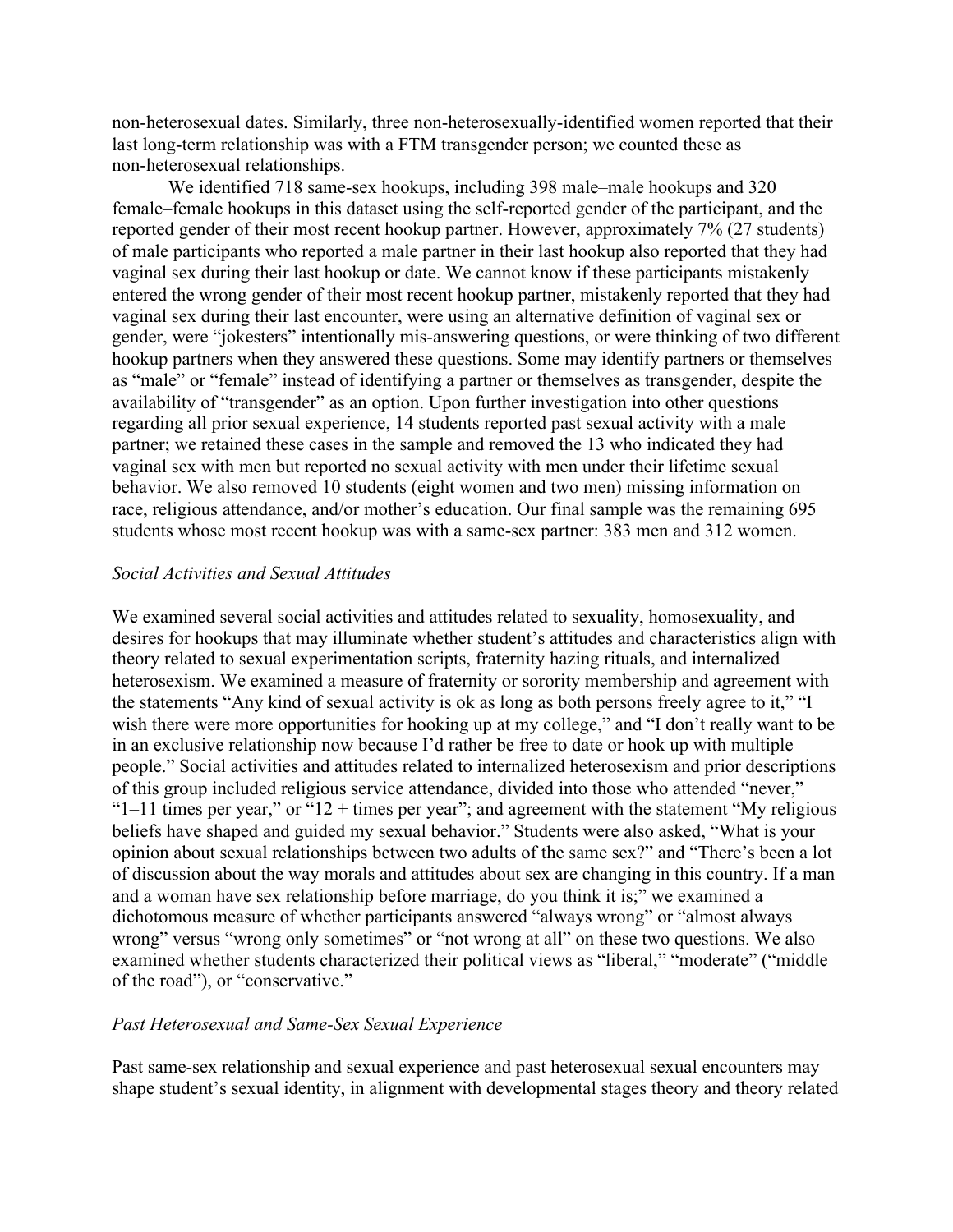to the social construction of identity. Little prior same-sex experience may also indicate students are engaging in sexual experimentation. We first examined whether participant's last date and participant's last long-term relationship lasting longer than 6 months was with a non-heterosexual partner, examining only those who had been on a date or formed a relationship since starting college. We next examined lifetime measures of participants' experience with same-sex vaginal or anal sex (combining "vaginal sexual intercourse," "anal intercourse: you penetrated your partner" and "anal intercourse: your partner penetrated you"); same-sex oral sex (combining "you performed oral sex on your partner" and "your partner performed oral sex on you"); and hand-genital stimulation with a same-sex partner (combining "you stimulated your partner's genital with your hand" and "had your genitals stimulated by your partner's hand"). We also examined whether participants ever engaged in heterosexual vaginal sex.

### *Characteristics of Most Recent Same-Sex Hookups*

We examined several variables related to characteristics of the same-sex hookup that students described in response to a series of questions headed by the statement "For this section, use whatever definition of hookup you and your friends generally use. It doesn't have to include sex to count if you and your friends would call it a hookup" and subheaded by the statement "Now, some questions about the last time you hooked up with someone you were NOT already in an exclusive relationship (whether or not you knew the person beforehand)." To examine the prevalence of anonymous hookups related to R4, we examined responses to "How well did you know the person you hooked up with before the day you two hooked up?" including the categories "very well," "moderately," "somewhat or a little bit," and "not at all." To examine characteristics associated with performative bisexuality narratives, we explored whether hookups included kissing or non-groping only (including "kissing" or "making out," "you touched your partner's breast or buttocks area," or "had your breast or buttocks touched by your partner," but no other sexual activity reported); whether hookups included any type of genital contact, including whether participants had oral sex, vaginal or anal sex, or handgenital stimulation (full definitions of these terms above); and a separate measure of whether hookups included vaginal or anal sex. We also examined whether hookups took place in public via responses to a question "when you hooked up, where did you go?" and whether students indicated "nowhere–we hooked up at a social event in plain sight" instead of one of the other options, which included "my room," "the other person's room," "in a private room somewhere else," or "other."

### *Risk-Taking and Sexual Assault*

To examine characteristics associated with internalized heterosexism and the college experimentation/hookup script, both of which indicate a high rate of substance and sexual risk-taking during sexual encounters, we next examined risk-taking during same-sex hookups. We measured the number of drinks the participant had consumed before or during the hookup by totaling responses to questions about number of beers, glasses of wine, mixed drinks or shots, and malt beverages (Smirnoff ice, Bacardi breeze, Zima, etc.). In the latent class analysis, these were divided into those who did not drink, those who drank moderately or those who binge drank, measured as four or more drinks for women and five or more for men, using cutoffs from prior research on binge drinking in hookups (Kuperberg & Padgett, 2017). Whether the participant used drugs was measured by the question "What drugs did you use before or during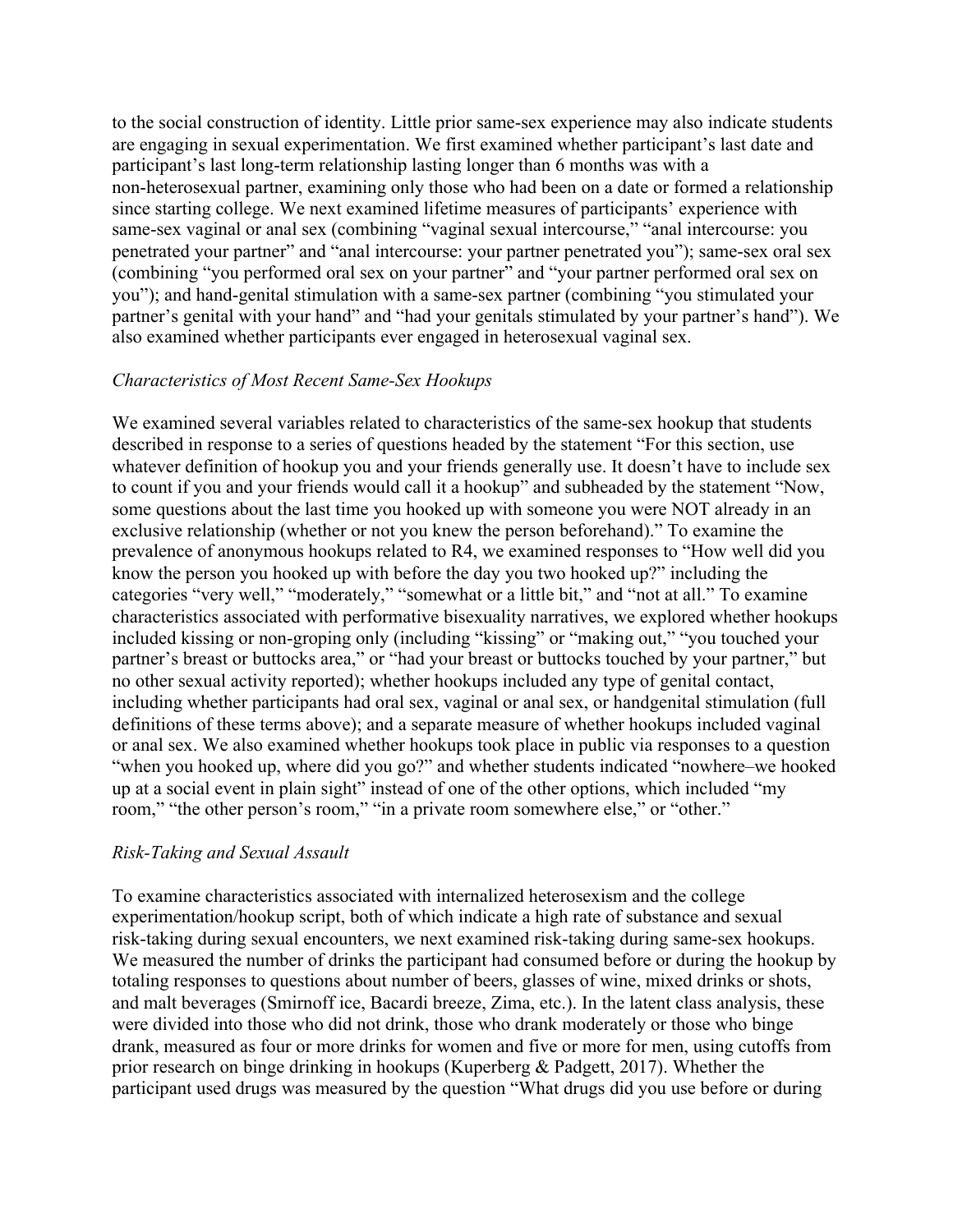that occasion (check all that apply)?" A response of "yes" to any of the drugs (including marijuana, amphetamines (speed), cocaine, ecstasy (x, e), heroin, mushrooms, other) resulted in a 1 or a 0 for a response of "I did not take any drugs before or during the hookup." We measured whether male participants had anal sex during an encounter but answered no to the question "Did you use a condom?" with 1 indicating both of these were true and 0 indicating that they did not have anal sex during the encounter or used a condom if they did. Finally, we examined whether the hookup was the result of sexual assault (R5), by measuring whether the participant answered yes to any of three statements about activity during last hookup, including "Did you have sexual intercourse that was physically forced on you?"; "Did someone try to physically force you to have sexual intercourse, but you got out of the situation without having intercourse?"; and "Did someone have sexual intercourse with you that you did not want when you were drunk, passed out, asleep, drugged, or otherwise incapacitated?"

### *Sentiments About Most Recent Same-Sex Hookup*

Sentiments about hookups after the fact can illuminate whether the hookup was a result of sexual curiosity now satisfied after experimentation or the beginning of some of the stages of identity development that may lead to future changes in identity. We examined responses to the question "looking back on this hookup, how do you feel about it?" focusing on the responses "I regret I did it" and "I'm glad I did it"; a third category "I'm neither glad nor regret it" was included in denominators, but not presented separately. We also examined average responses to "How much did you enjoy the hookup overall?" with responses ranging from  $1 =$  "not at all" to  $4 =$  "very" much." Finally, we examined dichotomized responses to whether participants indicated some interest in response to "At the end of the hookup, were you interested in hooking up with this person again?" and "Were you interested in having a romantic relationship with the person you hooked up with after you hooked up?" with the responses "Yes, I was definitely interested," and "Maybe, it had some appeal" counted as a "1," and "Possibly, I didn't really know yet," and "No, I wasn't at all interested" counted as 0.

# *Demographic Variables*

We present results related to selection into a heterosexual identity among students whose last hookup was same-sex by demographic characteristics and later controlled for these characteristics in subsequent regression analyses. Related to development stages described in R2, age was examined in four groups:  $18-19$ ,  $20-21$ ,  $22-23$ , and  $24 +$ , although the Latent Class Analysis (discussed further below) examined only whether participants were 18 or an older age. Related to R4, race was examined in response to the question "If you had to pick one racial or ethnic group to describe yourself, which would it be?" with results separated into White, Black, Hispanic (including original categories Mexican–American and Other Hispanic), Asian [including original categories Chinese (from USA, PRC, Taiwan, Hong Kong, Singapore, etc.), Japanese, Korean, Filipino, Vietnamese, South Asian (Indian, Pakistani, etc.), Other Asian/Pacific Islander], and Other race (including original categories Native American Indian/Native Alaskan and Other). To account for past differences in hooking up and risk-taking found by past research (Kuperberg & Padgett, 2015, 2016, 2017), we also examined and controlled for participant's mother's highest level of education by including a dichotomous measure of whether their mother had a bachelor's degree or graduate degree versus no college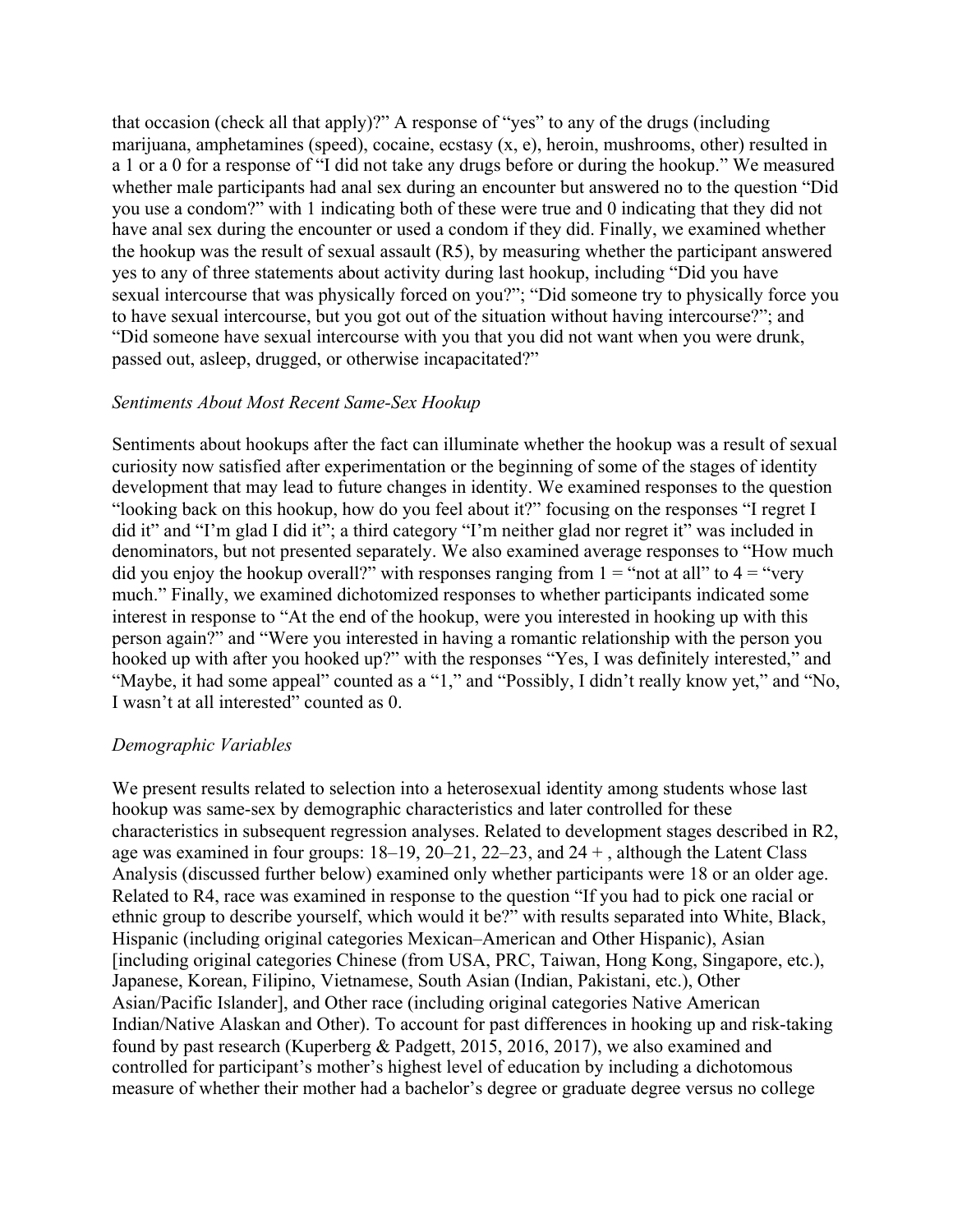degree, and current cumulative GPA, including four dichotomous variables: < 2.1, 2.1–3.0, 3.1–3.75, and  $3.76 +$ .

### Analytic Strategy

We estimated mixed-effects logistic and linear regression models comparing heterosexually-identified students whose last hookup was with a same-sex partner to those other-identified students on the basis of demographic characteristics, attitudes about sexuality, marriage, religion, past sexual and relationship experiences, and various characteristics of student's same-sex hookups. These types of models allowed us to account for clustering at the university level and were estimated using the meqrlogit and mixed commands in Stata. Results presented are regression-adjusted predicted means, produced using the predict command in Stata and then generating average predicted values by sexual orientation using tabstat. All models were estimated separately by gender, limited to students whose last hookup was with a same-sex partner, and controlled for age, race, mother's education, GPA, and religious service attendance. Finally, we used the doLCA command from the Latent Class Analysis (LCA) plugin in Stata (Lanza, Dziak, Huang, Wagner, & Collins, 2015; LCA Stata Plugin, 2015) to conduct a LCA to determine whether certain characteristics correlated with underlying typologies defining distinct groups among heterosexually-identified students who engaged in same-sex hookups. LCA methods can illuminate latent typologies or "classes" and are preferable over more crude but analogous factor analysis or cluster analysis methods in offering analyses that are more in line with what is theoretically meaningful in social science research (Hagenaars & Halman, 1989). Classes are assumed to be categorical, unlike factor analysis which assumes underlying "factors" are continuous (Collins & Lanza, 2010). Results presented are the predicted probability that a participant was a member of a specific class; these are not interpreted similarly to factor loadings. Rather, values close to 1 or close to 0 indicate a strong relationship between a given variable and the latent class, but the distribution of probabilities across classes must also be examined to determine which variables are significant (Collins & Lanza, 2010).

# **Results**

Table 1 shows the self-identified sexual orientations or "sexual identity" of participants who engaged in same-sex hookups. Of the 383 male–male hookups examined, 12% (or 45) were embarked on by a heterosexually-identified male participant, and among the 312 female–female hookups, 25% (or 77) were undertaken by a heterosexually-identified female participant. In the broader sample, same-sex hookups comprised 8.4% of the 4746 most recent hookup experiences reported by men, and 3.3% of the last 9884 most recent hookup experiences reported by women. In general, women who hooked up with women had more variation in their sexual identities compared to men who hooked up with men. Sixty-eight percent of men who hooked up with men identified as homosexual, versus only around 39% of women who hooked up with women. Around twice as many women as men identified as heterosexual (25% of women vs. 12% of men) or bisexual (29% of women vs. 13% of men). Rates at which the participant was unsure of their sexuality were approximately equal, at around 7% for both men and women.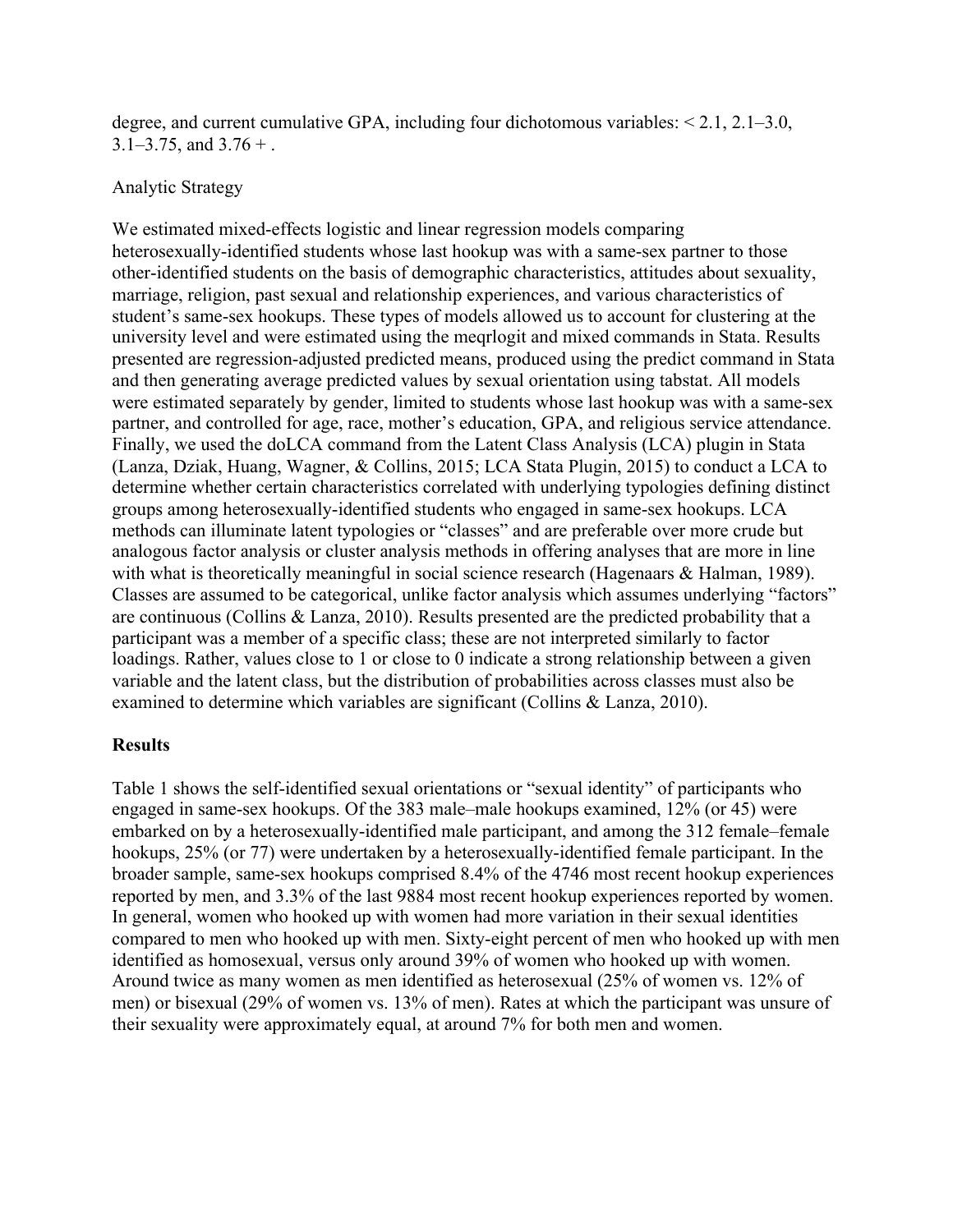|                 | Men            |      | Women |      |
|-----------------|----------------|------|-------|------|
|                 | $\overline{N}$ | %    | N     | $\%$ |
| Homosexual      | 262            | 68.4 | 122   | 39.1 |
| <b>Bisexual</b> | 51             | 13.3 | 90    | 28.9 |
| I'm not sure    | 25             | 6.5  | 23    | 7.4  |
| Heterosexual    | 45             | 11.8 | 77    | 24.7 |
| Total $N$       | 383            |      | 312   |      |

**Table 1** Self-identified sexual orientation of students whose last hookup was same sex

Characteristics of Students Who Hookup with Same-Sex Partners, by Sexual Identity

# *Demographic Variables*

Table 2 presents odds ratios from mixed-effects models predicting a heterosexual identity among students' whose most recent hookup was with a same-sex partner, providing evidence of demographic selection into a heterosexual identity, with distinct patterns for men and women. Heterosexually-identified women were significantly younger, but men showed no significant difference by age in a heterosexual identity. Women had no significant difference in a heterosexual identity by race, but Asian men were less likely to identify as heterosexual than White men. Class impacted women's sexual identities, but not men's; women with a collegeeducated mother were significantly less likely to identify as heterosexual. GPA was not related to identity.

# *Social Activities and Attitudes*

Religious, sexual, and political attitudes were correlated with sexual identity among students hooking up with same-sex partners. Table 2 demonstrates that religious service attendance was positively and significantly correlated with a heterosexual identity among both men and women. Table 3 presents significant differences in social activities and attitudes, with results presented being predicted percentages estimated from mixed-effects logistic regressions. Fraternity and sorority membership did not significantly differ by sexual identity nor did attitudes related to whether participants believed any consensual sex was ok, wanted more opportunities to hookup on campus, or wanted to avoid relationships so that they could date and hookup with multiple people. Four attitudes significantly differentiated heterosexually-identified men from nonheterosexually-identified men: Heterosexuals were more likely to agree that "religion informs my sexual decisions"; less likely to agree same-sex relationships were never wrong; more likely to agree that premarital sex was always wrong; and more likely to hold conservative political views. For female participants the same patterns held true, except that women additionally were more likely to identify as liberal if they had a non-heterosexual identity.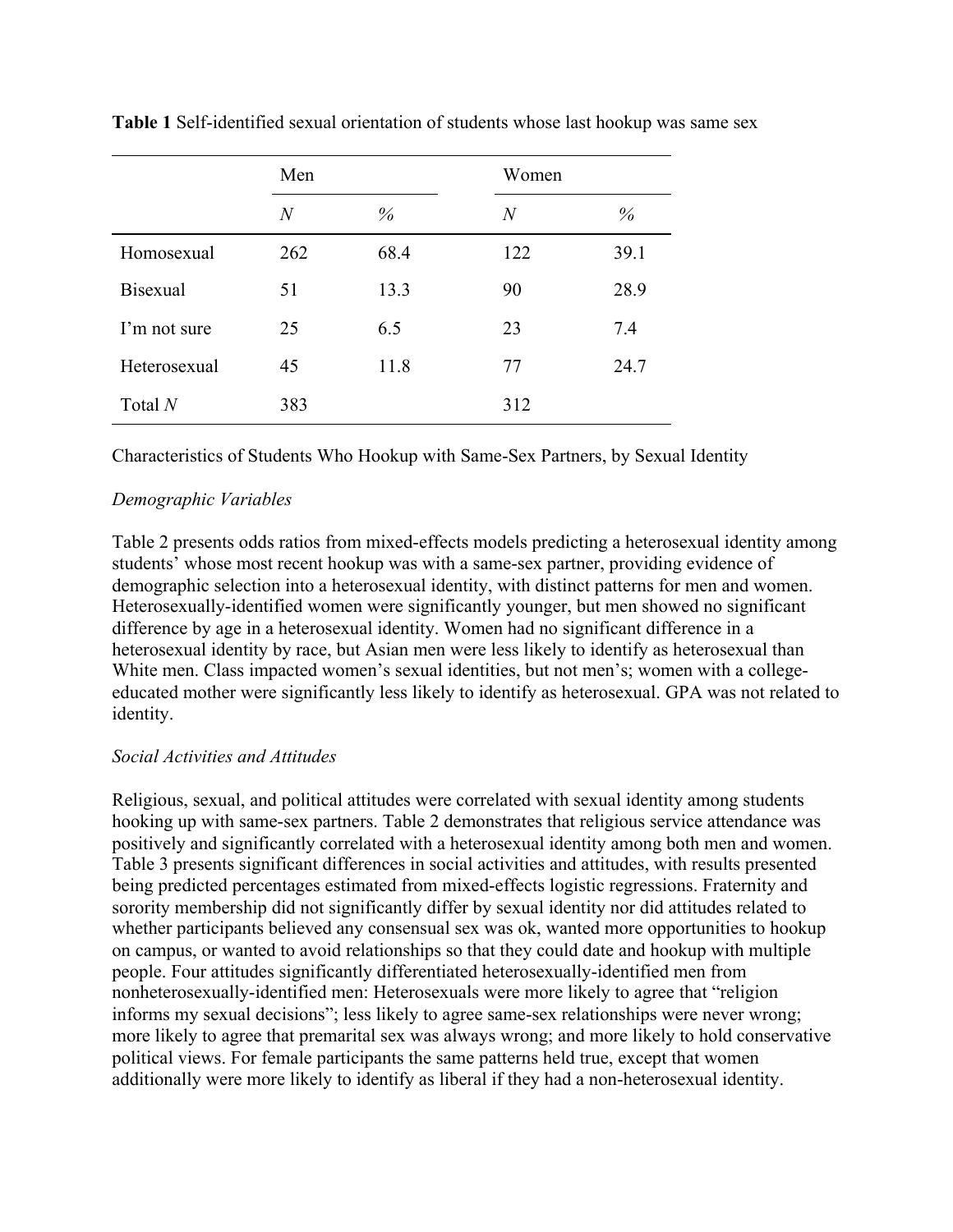|                                          | Men<br>$(N = 383)$ |                              | Women<br>$(N = 312)$ |                               |
|------------------------------------------|--------------------|------------------------------|----------------------|-------------------------------|
|                                          | Odds ratios        | 95% Conf-<br>idence interval | Odds ratios          | 95%<br>Confidence<br>interval |
| Age 18-19 (ref)                          |                    |                              |                      |                               |
| Age 20-21                                | 1.44               | $0.63 - 3.31$                | 0.54                 | $0.29 - 1.01$                 |
| Age 22-23                                | 1.42               | $0.51 - 3.93$                | $0.24**$             | $0.09 - 0.66$                 |
| Age $24+$                                | 2.23               | $0.74 - 6.74$                | $0.25*$              | $0.09 - 0.74$                 |
| White (ref)                              |                    |                              |                      |                               |
| <b>Black</b>                             | 0.25               | $0.05 - 1.32$                | 0.80                 | $0.27 - 2.34$                 |
| Hispanic                                 | 0.24               | $0.05 - 1.11$                | 1.33                 | $0.57 - 3.11$                 |
| Asian                                    | $0.12*$            | $0.01 - 0.98$                | 1.78                 | $0.67 - 4.70$                 |
| Other race                               | 0.67               | $0.12 - 3.80$                | 0.00                 | $0.00 - 0.00$                 |
| Mother BA+                               | 1.14               | $0.56 - 2.30$                | $0.51*$              | 0.28-0.92                     |
| GPA < 2.1                                | 2.33               | 0.27-18.44                   | 0.95                 | $0.23 - 3.82$                 |
| GPA 2.1-3.0                              | 4.39               | 0.88-21.98                   | 1.36                 | $0.46 - 4.03$                 |
| GPA 3.1-3.75                             | 3.40               | $0.72 - 16.09$               | 0.77                 | $0.27 - 2.23$                 |
| GPA $3.75+$ (ref)                        |                    |                              |                      |                               |
| Attends religious services sometimes     | $2.15*$            | 1.05-4.41                    | $1.97*$              | 1.07-3.63                     |
| Attends religious services $1 + /$ month | $4.62*$            | 1.11-19.14                   | $3.22*$              | 1.28-8.10                     |

**Table 2** Mixed-effects logistic regressions predicting whether students who engaged in same-sex hookups identified as heterosexual (1) or homosexual, bisexual, or unsure (0)

 $*p<.05; **p<.01; **p<.001$ 

# *Past Non-heterosexual and Heterosexual Sexual Experience*

All measures related to sexual and relationship experience presented in Table 3 were significantly related to students' sexual identity. Among both men and women whose last hookup partner was same-sex, those with a heterosexual identity were significantly less likely to report their last date or relationship was with a non-heterosexual partner, or that they had past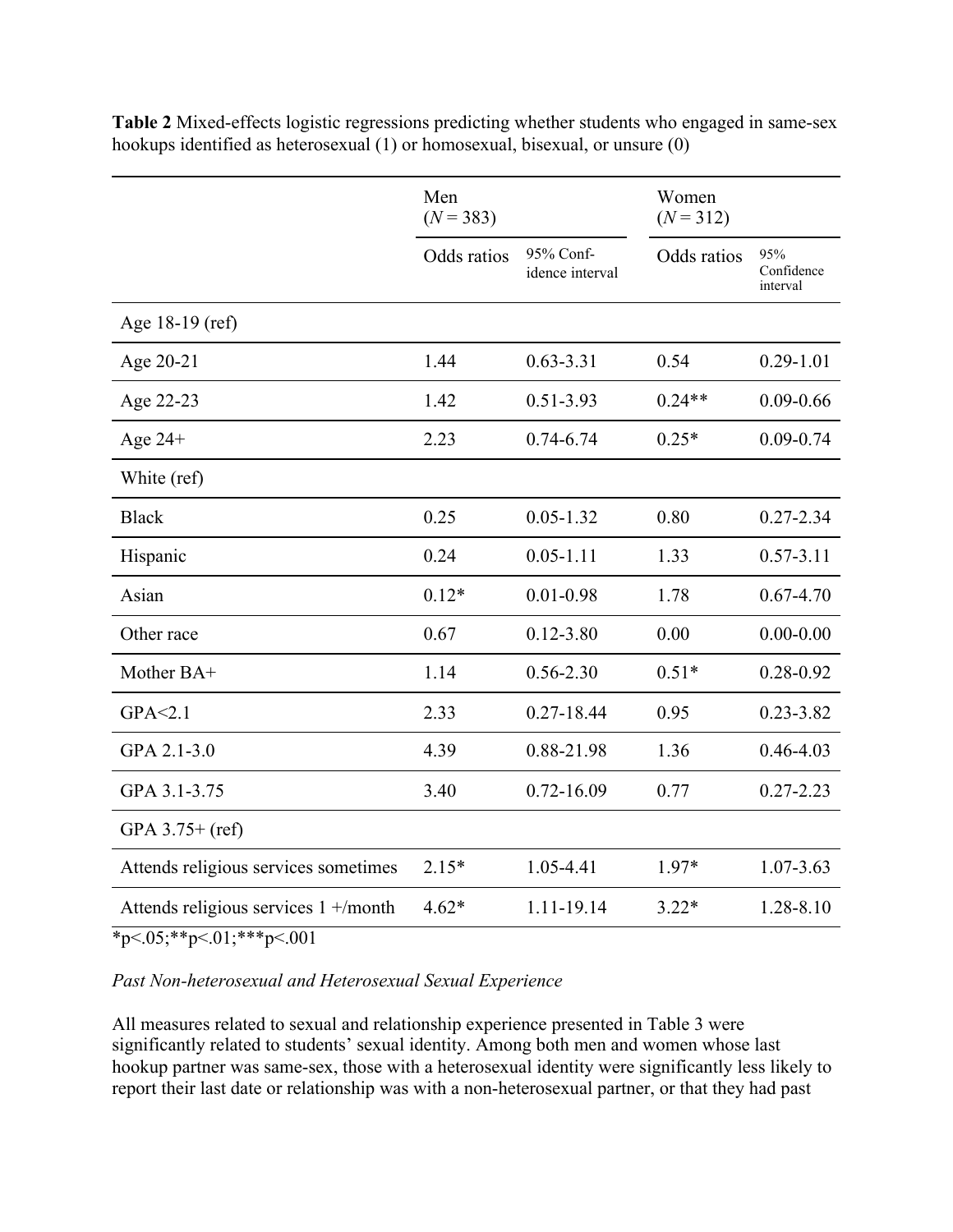experience of same-sex hand to genital stimulation, oral sex, and vaginal or anal sex. They were also significantly more likely to report past heterosexual vaginal sex.

Characteristics of the Hookup and Later Sentiments

Table 4 shows prior knowledge of partners, sexual activity, assault, and substance use during encounters, sentiments about the encounter, and differences by sexual identity among students whose last hookup was with a same-sex partner. Men with a heterosexual identity knew their same-sex partners significantly better than men with a non-heterosexual identity, but women had no significant differences in prior knowledge of partner. Almost a third of same-sex hookups among heterosexually-identified women took place in public, significantly more than among non-heterosexually-identified women, but this rate did not significantly differ among men. Both men and women with a heterosexual identity were significantly more likely to only engage in lower-order sexual activity during encounters and less likely to engage in genital contact, although there were no significant differences in prevalence of anal or vaginal sex, unprotected anal sex, or sexual assault.

In terms of other types of risk-taking, men who identified as heterosexual had consumed a significantly higher number of drinks before or during hookup, but women did not, and no significant differences in drug use occurred by sexual identity. There were no significant differences among men and women by sexual identity in terms of regret about the hookup, but both men and women with a heterosexual identity were significantly less likely than those with another identity to be glad about the hookup or to describe it as enjoyable, and women with a heterosexual identity were also significantly less likely to be interested in a repeat hookup or a relationship with the same-sex partner from their last hookup.

|                                                                                                  | Men                                |     | Women        |                  |                                    |     |              |                  |
|--------------------------------------------------------------------------------------------------|------------------------------------|-----|--------------|------------------|------------------------------------|-----|--------------|------------------|
|                                                                                                  | Homosexual/<br>bisexual/<br>unsure | N   | Heterosexual | $\boldsymbol{N}$ | Homosexual/<br>bisexual/<br>unsure | N   | Heterosexual | $\boldsymbol{N}$ |
| Sorority or fraternity member                                                                    | 7.7                                | 337 | 17.8         | 44               | 4.1                                | 235 | 4.2          | 77               |
| Agrees any consensual sex ok                                                                     | 91.1                               | 335 | 91.7         | 44               | 89.2                               | 235 | 95.2         | 74               |
| Wants more opportunities to<br>hook up on campus                                                 | 51.4                               | 333 | 43.1         | 43               | 28.3                               | 233 | 29.0         | 74               |
| Doesn't want to be in an<br>exclusive relationship so can<br>date/hookup with multiple<br>people | 34.3                               | 332 | 40.5         | 44               | 27.1                               | 235 | 35.5         | 75               |
| Agrees religion shapes my<br>sexual decisions                                                    | $16.3*$                            | 334 | 34.1         | 44               | $16.4*$                            | 235 | 31.4         | 75               |
| Agrees Same-sex sexual<br>relations are not wrong                                                | 97.8***                            | 304 | 73.3         | 43               | $97.2**$                           | 220 | 85.4         | 68               |

Table 3. Characteristics of students who hookup with same-sex partners, by gender and sexual identity (regression-adjusted means predicted from mixed effects logistic regressions)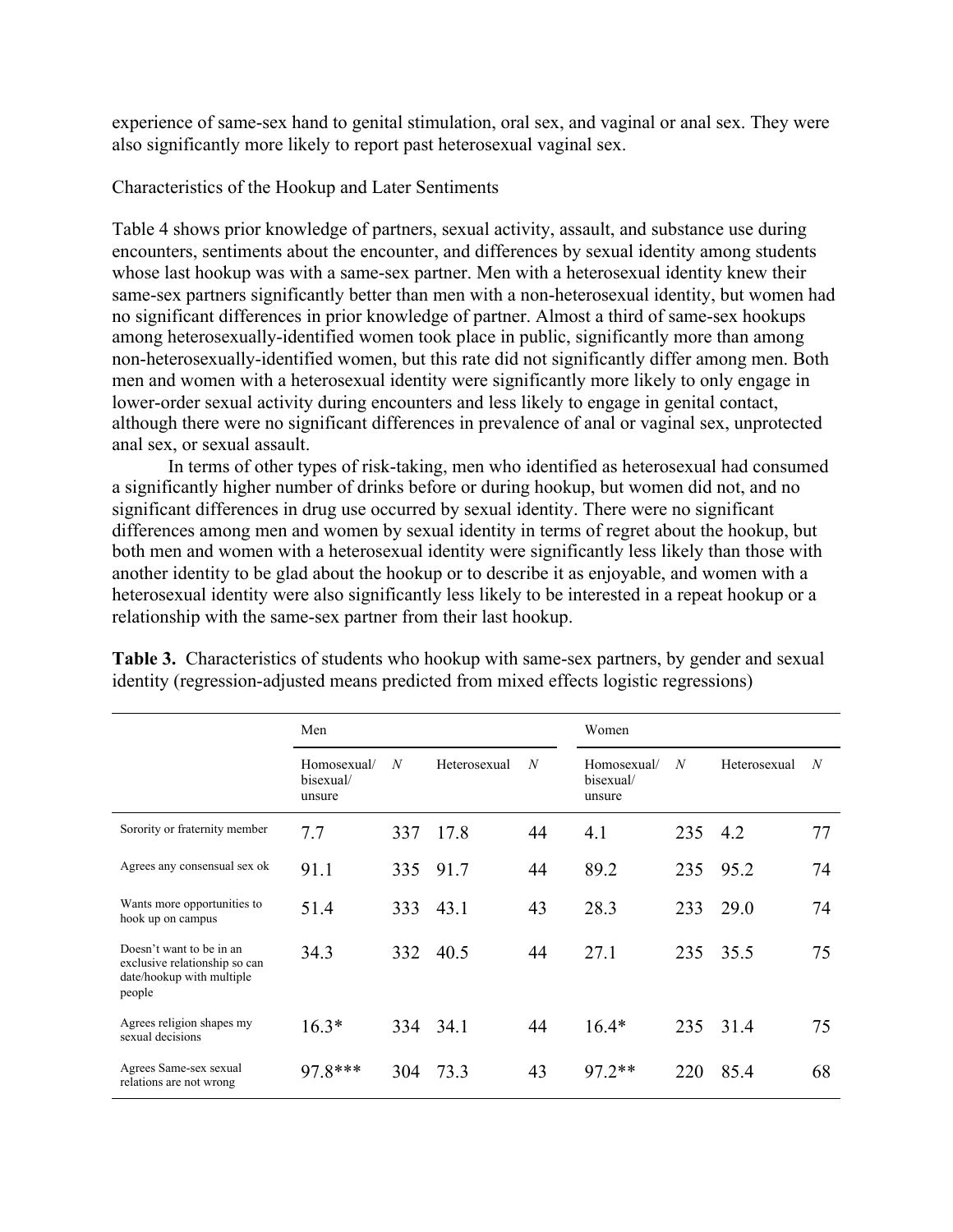| Agrees premarital sex is wrong                                                                  | $2.0**$   | 302 | 14.7 | 42 | $2.9*$    | 214 | 8.5  | 65 |
|-------------------------------------------------------------------------------------------------|-----------|-----|------|----|-----------|-----|------|----|
| Liberal political views                                                                         | 77.0      | 311 | 58.6 | 43 | 88.2**    | 225 | 66.3 | 71 |
| Conservative political views                                                                    | $3.9**$   | 311 | 24.1 | 43 | $1.6*$    | 225 | 9.4  | 71 |
| Last date was with<br>non-heterosexual partner (if<br>dated)                                    | 91.3***   | 265 | 54.6 | 34 | $80.6***$ | 187 | 16.3 | 59 |
| Last long-term relationship was<br>with non-heterosexual partner (if<br>long-term relationship) | $90.1*$   | 102 | 69.9 | 24 | 68.8***   | 141 | 12.5 | 32 |
| Past experience same-sex hand<br>to gential stimulation                                         | 98.7***   | 338 | 51.5 | 45 | 93.1***   | 235 | 22.7 | 45 |
| Past experience same-sex oral<br>sex                                                            | $97.6***$ | 338 | 54.0 | 45 | $82.0***$ | 235 | 21.9 | 45 |
| Past experience same-sex<br>vaginal or anal sex                                                 | $80.3***$ | 338 | 17.3 | 45 | 43.1***   | 235 | 4.1  | 77 |
| Past heterosexual vaginal sex                                                                   | 21.8*     | 338 | 33.7 | 45 | $57.3**$  | 235 | 75.4 | 77 |

Regression adjusted to standardize for age (Ref: 18–19), race (Ref: White), religious attendance (Ref: Never), GPA (Ref:  $3.75 +$ ) and mother has a college degree (Ref: Does not) \*p < .05; \*\*p < .01; \*\*\*p < .001

**Table 4** Characteristics of last same-sex hookup partner and last same-sex hookup, by gender and sexual identity (regression-adjusted means predicted from mixed-effects logistic regression)

|                                                            | Men                                |     |              |    | Women                              |     |              |    |
|------------------------------------------------------------|------------------------------------|-----|--------------|----|------------------------------------|-----|--------------|----|
|                                                            | Homosexual/<br>bisexual/<br>unsure | N   | Heterosexual | N  | Homosexual/<br>bisexual/<br>unsure | N   | Heterosexual | N  |
| Knew partner                                               |                                    | 338 |              | 45 |                                    | 235 |              | 77 |
| Very well                                                  | 12.2                               |     | 17.6         |    | 33.0                               |     | 36.8         |    |
| Moderately well                                            | $13.1**$                           |     | 32.0         |    | 29.3                               |     | 18.8         |    |
| Somewhat or a little bit                                   | 45.5                               |     | 40.7         |    | 29.4                               |     | 33.6         |    |
| Not at all                                                 | $29.5*$                            |     | 10.9         |    | 8.5                                |     | 10.7         |    |
| Hookup took place in public                                | 5.9                                | 336 | 9.7          | 45 | $11.2***$                          | 233 | 29.4         | 76 |
| Hookup included kissing or<br>above-the-waist groping only | $6.7***$                           |     | 336 29.0     | 42 | 28.1**                             | 232 | 49.2         | 76 |
| Hookup included any genital contact                        | 93.3***                            | 338 | 71.0         | 45 | 71.9**                             | 235 | 50.8         | 77 |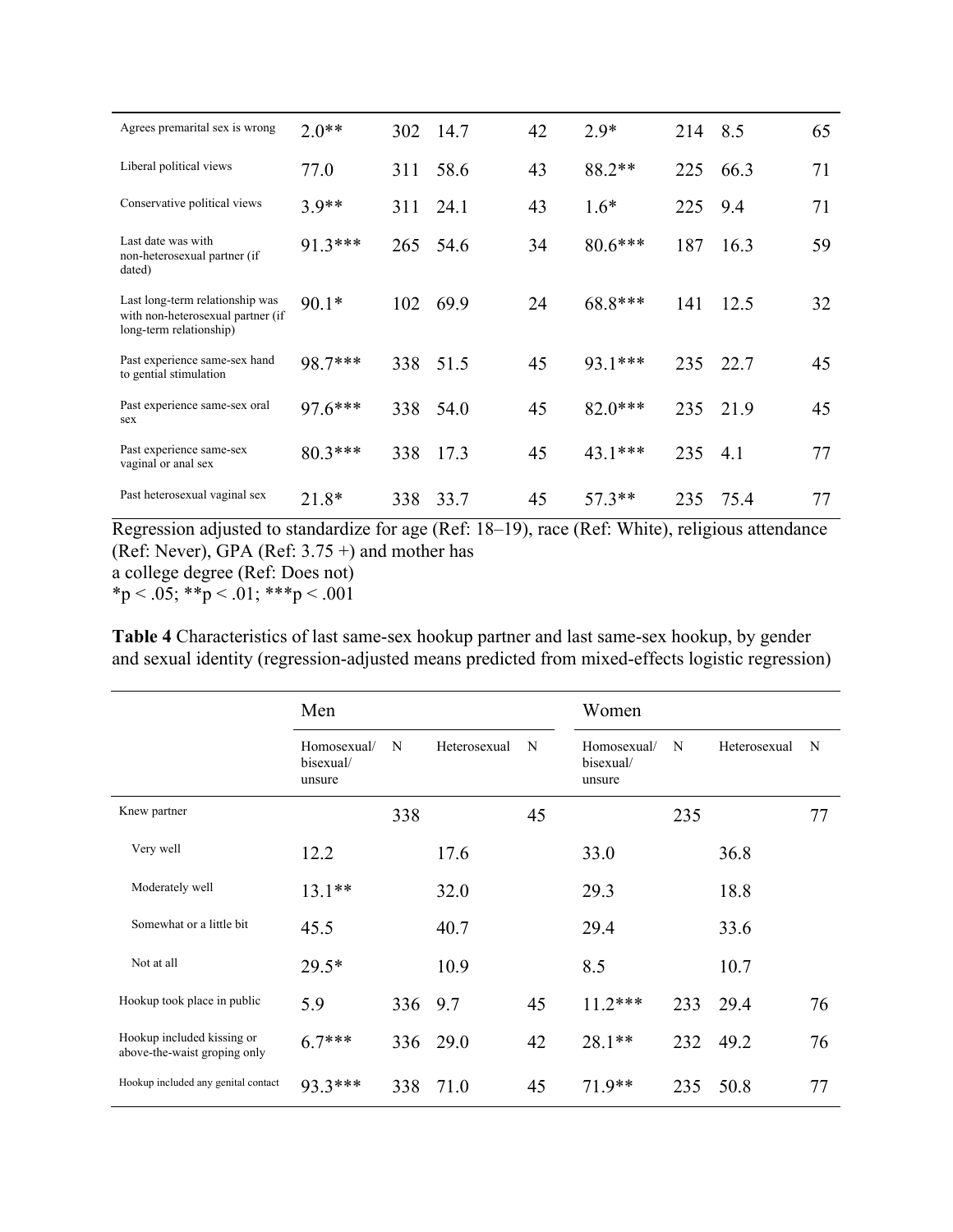| Hookup included vaginal or anal<br>sex                            | 37.7    | 338 | 24.7 | 45 | 17.4                     | 235 | 26.0 | 77 |
|-------------------------------------------------------------------|---------|-----|------|----|--------------------------|-----|------|----|
| Hookup included anal sex<br>without a condom                      | 6.4     | 338 | 10.5 | 45 | $\overline{\phantom{0}}$ |     |      | -  |
| Rape (forced, incapacitated or<br>attempted)                      | 5.7     | 337 | 12.1 | 42 | 2.3                      | 234 | 3.4  | 75 |
| $#$ Of drinks before or during<br>hookup                          | $2.4**$ | 338 | 4.3  | 45 | 3.0                      | 235 | 3.9  | 77 |
| Used drugs during or before<br>hookup                             | 15.6    | 338 | 18.0 | 45 | 11.4                     | 235 | 6.9  | 77 |
| Regrets hookup                                                    | 13.8    | 260 | 13.3 | 35 | 9.8                      | 172 | 13.8 | 63 |
| Glad about hookup                                                 | 38.0*   | 260 | 18.8 | 35 | $61.5*$                  | 172 | 43.7 | 63 |
| How much Enjoyed Hookup<br>overall (1=not at all, 4=very<br>much) | $2.1*$  | 317 | 1.9  | 40 | $2.5**$                  | 226 | 2.2  | 69 |
| Interested in hooking up again                                    | 54.2    | 239 | 43.4 | 39 | 74.1***                  | 216 | 46.9 | 68 |
| Interested in relationship with<br>hookup partner                 | 34.9    | 335 | 30.3 | 45 | 50.8**                   | 235 | 35.9 | 77 |

Regression adjusted to standardize for age (Ref: 18–19), race (Ref: White), religious attendance (Ref: Never), GPA (Ref: 3.75+) and mother has a college degree (Ref: Does not)  $p<05$ ;  $*p<.01$ ;  $**p<.001$ 

#### Latent Class Analysis

To investigate whether heterosexually-identifed students who hookup with same-sex partners can be described as comprising distinct types, we conducted a latent class analysis of these students (N=122) using several of the variables described above. This analysis did not include nonheterosexually-identifed students. We selected variables for the latent class analysis based on several criteria: first, several variables aligned with theoretical explanations for heterosexually-identifed students hooking up with samesex partners. Second, we selected variables that the above analyses indicated were unusually common among heterosexual-identifying students who hooked up with same-sex students, compared to non-heterosexually-identifed students who hooked up with same-sex students.

Table 5 shows ft statistics for the models with diferent number of classes of heterosexuals who hooked up with same-sex partners. AIC and adjusted BIC values gave support for a 6-class solution; we gave greater weight to adjusted BIC as recommended by Tein, Coxe, and Cham (2013). Table 6 shows the variable correlations with each class. Numbers represent the probability of certain characteristics occurring among members of that "class"; probabilities close to 0 or 1, or unusually high for that variable, are especially of note (Collins & Lanza, 2010) and we bold probabilities that are unusually high. Rape or attempted rape during a hookup and fraternity/sorority membership was not strongly correlated with any of the classes.

The frst three classes, which we describe as "Experimentation/Early Stages," shared the fact that they were mostly private encounters that took place among those who agreed premarital sex, consensual sex, and homosexuality were not almost always or always wrong, were not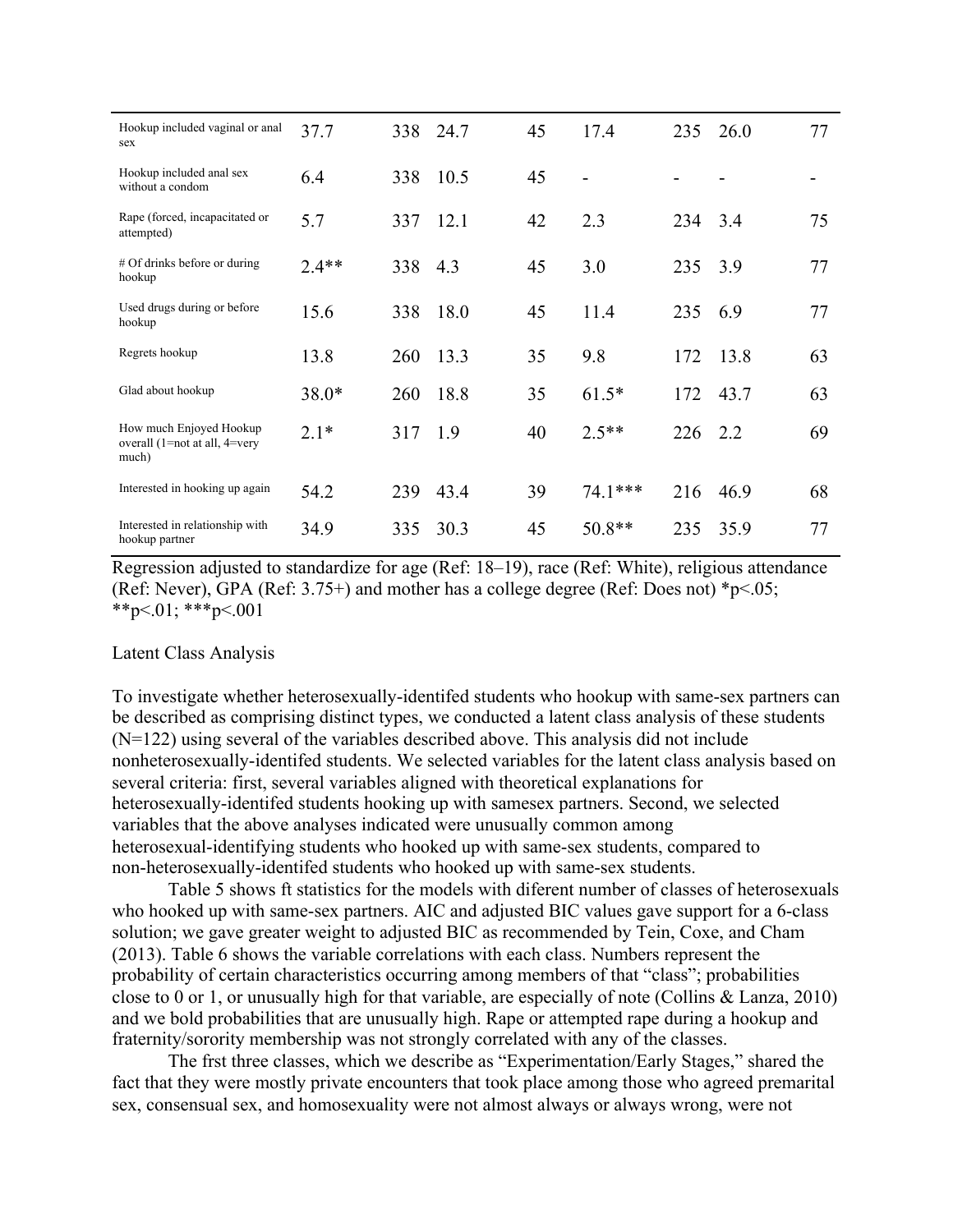particularly religious, and whose actions may be said to conform with a sexual experimentation script, or may suggest earlier stages of non-heterosexual identity development. Comprising 29% of heterosexually-identifed students who hooked up with same-sex partners, the frst and largest class, which we refer to as "wanting more," were those who very much enjoyed the encounter, had the second highest rate of wanting a later relationship with the partner (57%), and were the most likely to have engaged in prior same-sex penetrative vaginal or anal sex; although only 30% had previously engaged in this activity; this was the highest correlation for any class. A total of 68% had some kind of genital contact with their partner during the encounter. 42% had been binge drinking but nearly half did not drink during the encounter; the second highest rate for any class.

The second largest group, comprising 22% of participants, whom we describe as "drunk and curious," consisted of those with little prior homosexual sexual experience (5%) and who were especially likely to be binge drinking during the encounter (72%). They had the highest rate of describing themselves as politically liberal among the frst three classes, and the second highest overall, and were strong supporters of premarital sex and consensual sex generally, with 96% agreeing both were ok, although 38% admitted to religious infuence on their sexuality, and 20% thought homosexuality was almost always or always wrong. While this group had the highest rates of engaging in genital contact at 80%, unlike the frst class, they mostly did not want a future relationship with their last same-sex hookup partner, with only 4% wanting such an encounter, and most commonly said they enjoyed the hookup "somewhat" (57%), while 23% enjoyed it "not at all" and none said they enjoyed it "very much." By contrast, in the first group, over half enjoyed the hookup "very much" and almost all the remainder enjoyed it "somewhat." This group was most likely to know their partner "not at all" before that night (34%).

The third group, which we describe as "little enjoyment," was least likely to report enjoying the encounter with 81% stating they enjoyed it "very little" and almost none wanting a future relationship. This group was most likely to describe themselves as politically middle of the road, to have been drinking moderately, and had the least overall support for any consensual sex being ok of any class, although 76% still agreed it was ok, and all were in support of premarital sex. Like the second class, some said religion infuenced their sexual decisions, and not all agreed homosexual relationships were always ok. Apart from their low level of enjoyment and level of inebriation, what distinguished this class from the first two was their low level of sexual activity; 82% did not proceed beyond kissing and groping during the encounter. All knew their partners moderately or very well before they hooked up with them. Comprising 9% of heterosexually-identifed participants who hooked up with same-sex partners, this was one of the smaller classes.

Comprising 21% of heterosexually-identifed participants who hooked up with same-sex partners, the fourth class, whom we refer to as "maybe for show," conformed closely to theory regarding performative bisexuality. All participants in this class were women, 70% were age 18, and 98% of these encounters took place in public "at a social event in plain sight." Students in this class were also most likely to be binge drinking (84%), did not have any prior experience with same-sex vaginal sex (0%), mostly only kissed or groped breasts or buttocks during the encounter (91%), and only a minority were interested in a future relationship with their hookup afterward (9%) although 31% enjoyed the encounter "very much." Students in this class universally described themselves as politically liberal, and agreed premarital sex, any consensual sex, and homosexual relations were ok. They were the least religious of any class, with 82% never attending religious services, and only 8% stating religion informed their sexual decisions.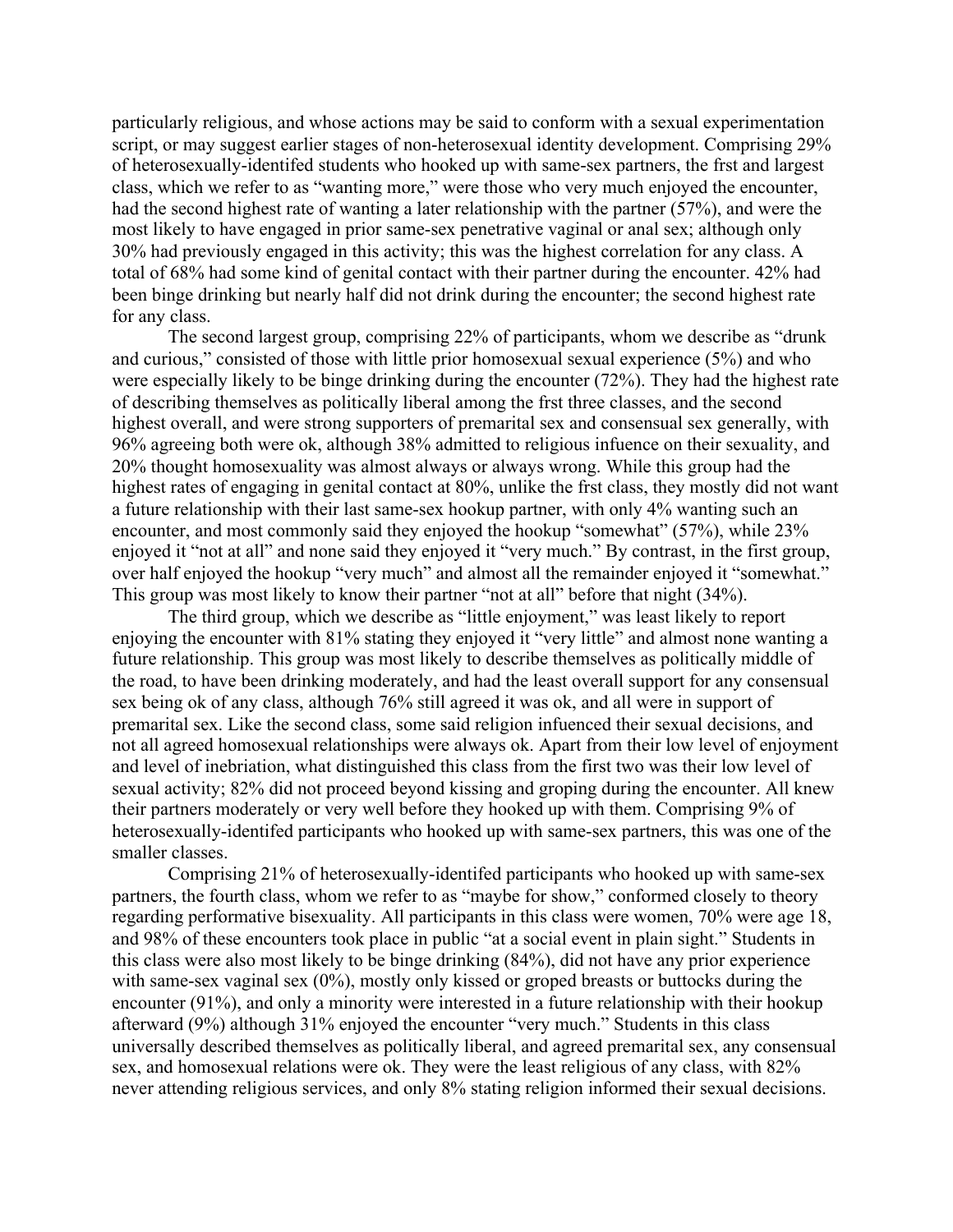| Number of<br>classes | Log-likelihood | <b>AIC</b> | <b>BIC</b> | <b>Adjusted BIC</b> | Entropy R-Sqd |
|----------------------|----------------|------------|------------|---------------------|---------------|
|                      | $-1328.99$     | 1549.28    | 1616.58    | 1540.69             | <b>NA</b>     |
| $\overline{2}$       | $-1288.44$     | 1518.19    | 1655.59    | 1500.66             | .77           |
| 3                    | $-1240.24$     | 1471.78    | 1679.28    | 1445.31             | .80           |
| $\overline{4}$       | $-1207.33$     | 1455.97    | 1733.57    | 1420.56             | .90           |
| 5                    | $-1185.14$     | 1461.59    | 1809.29    | 1417.23             | .90           |
| 6                    | $-1157.79$     | 1456.88    | 1874.68    | 1403.57             | .91           |
| 7                    | $-1140.92$     | 1473.15    | 1961.05    | 1410.90             | .93           |
| 8                    | $-1123.62$     | 1488.56    | 2046.56    | 1417.36             | .93           |

**Table 5** Model fit statistics for the optimal number of classes of heterosexuals hookind up with same-sex partners

Bold values are unusually high proportions

The last two classes comprised those who were religious, and whose religious identity perhaps conflicted with a nonheterosexual identity. The fifth group we term "loved it, but religious." This group consisted of mostly women (92%), who especially enjoyed their encounter compared to other classes, but with 45% attending services at least once a month and the remaining 55% attending at least once a year but less than once a month, they were also the most likely to attend religious services regularly. Further, 57% stated that religion informed their sexual views. Regarding sexuality, their views were more mixed: A signifcant minority thought homosexuality (33%) and premarital sex (27%) was almost always or always wrong, but 92% also stated any consensual sex was ok. About two-thirds of this class were age 18 (65%). This class distinguished itself by being most interested in a relationship after a hookup (71%), and the most likely to state they enjoyed the hookup very much (78%), while also the most likely to have not been drinking during the hookup (51%). This group shared much in common with the frst class, but was distinguished from the frst class by their younger age, less prior same-sex sexual experience (0%), and higher rate of religiosity.

The final and smallest class (7%), which we refer to "just not who I can be," comprised those whose characteristics corresponded with theory related to internalized heterosexism. Almost all men (98%), this class was not likely to attend religious services at least monthly like the prior class, but 98% attended services between 1 and 11 times in the past year, and they had the highest rate of stating religion informed their sexual views (87%). This group was also almost universally likely to state homosexual relations were almost always or always wrong (98%), and 70% of this group thought premarital sex was almost always or always wrong. This group was most likely to describe themselves as politically conservative (43%). Although only some wanted a relationship with their same-sex partner after the hookup (13%), this group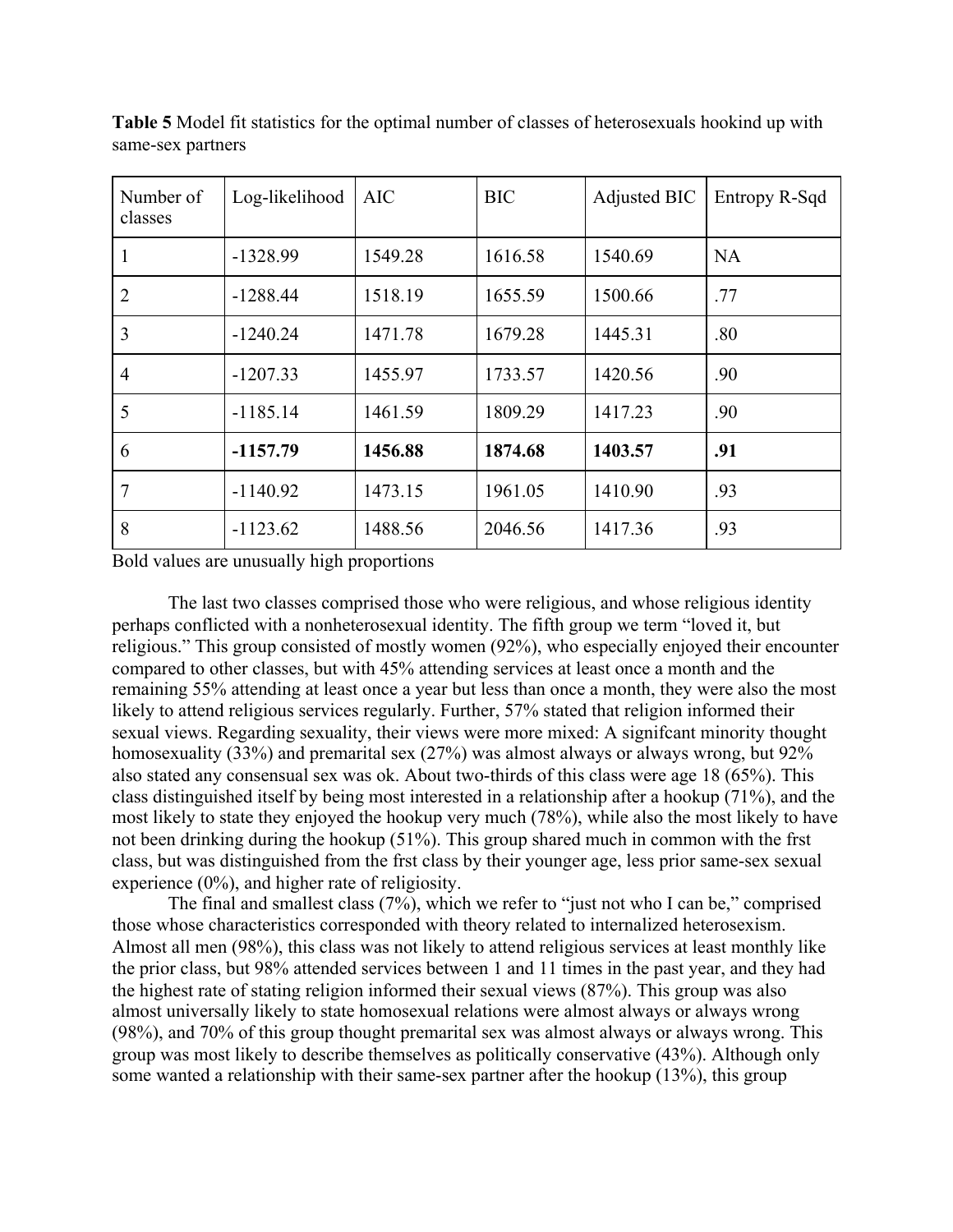mostly enjoyed the hookups somewhat or very little, distinguishing themselves from the ffth class who were more likely to say they enjoyed it very much.

|                                             | Experimentation/early states |                      |                     | College scripts   | Religious                  |                             |  |
|---------------------------------------------|------------------------------|----------------------|---------------------|-------------------|----------------------------|-----------------------------|--|
|                                             | Wanting<br>more              | Drunk and<br>curious | Little<br>enjoyment | Maybe for<br>show | Loved it, but<br>religious | Just not<br>who I can<br>be |  |
| Female                                      | 0.36                         | 0.75                 | 0.49                | 1.00              | 0.92                       | 0.02                        |  |
| Age 18                                      | 0.35                         | 0.20                 | 0.26                | 0.70              | 0.65                       | 0.25                        |  |
| Fraternity or sorority member               | 0.22                         | 0.05                 | 0.00                | 0.00              | 0.00                       | 0.14                        |  |
| Religious services: never                   | 0.29                         | 0.48                 | 0.33                | 0.82              | 0.00                       | 0.01                        |  |
| Religious services $1-11 \times$            | 0.65                         | 0.44                 | 0.66                | 0.11              | 0.55                       | 0.98                        |  |
| Religious services 1+/month                 | 0.06                         | 0.08                 | 0.00                | 0.07              | 0.45                       | 0.01                        |  |
| Religion informs sexual views               | 0.06                         | 0.38                 | 0.42                | 0.08              | 0.57                       | 0.87                        |  |
| Premarital sex wrong                        | 0.00                         | 0.04                 | 0.00                | 0.00              | 0.27                       | 0.70                        |  |
| Homosexual relations wrong                  | 0.00                         | 0.20                 | 0.17                | 0.00              | 0.33                       | 0.98                        |  |
| Any consensual sex is OK                    | 1.00                         | 0.96                 | 0.76                | 1.00              | 0.92                       | 0.88                        |  |
| Politically liberal                         | 0.67                         | 0.84                 | 0.39                | 1.00              | 0.35                       | 0.42                        |  |
| Politically moderate                        | 0.18                         | 0.00                 | 0.61                | 0.00              | 0.44                       | 0.15                        |  |
| Politically conservative                    | 0.14                         | 0.16                 | 0.00                | 0.00              | 0.21                       | 0.43                        |  |
| At end of hookup interested in relationship | 0.57                         | 0.04                 | 0.01                | 0.09              | 0.71                       | 0.13                        |  |
| How much enjoyed hookup overall             |                              |                      |                     |                   |                            |                             |  |
| None                                        | $0.05$ 0.23                  |                      | $0.00\,$            | $0.07\,$          | 0.00                       | 0.14                        |  |
| Very little                                 | 0.00                         | 0.20                 | 0.81                | 0.14              | 0.00                       | 0.41                        |  |
| Somewhat                                    | 0.44                         | 0.57                 | 0.18                | 0.48              | 0.22                       | 0.44                        |  |
| Very much                                   | 0.51                         | 0.00                 | 0.01                | 0.31              | 0.78                       | 0.01                        |  |
| Did not drink                               | 0.49                         | 0.16                 | 0.27                | 0.07              | 0.51                       | 0.25                        |  |

**Table 6.** Latent class analysis: Heterosexual students who hookup with same-sex partners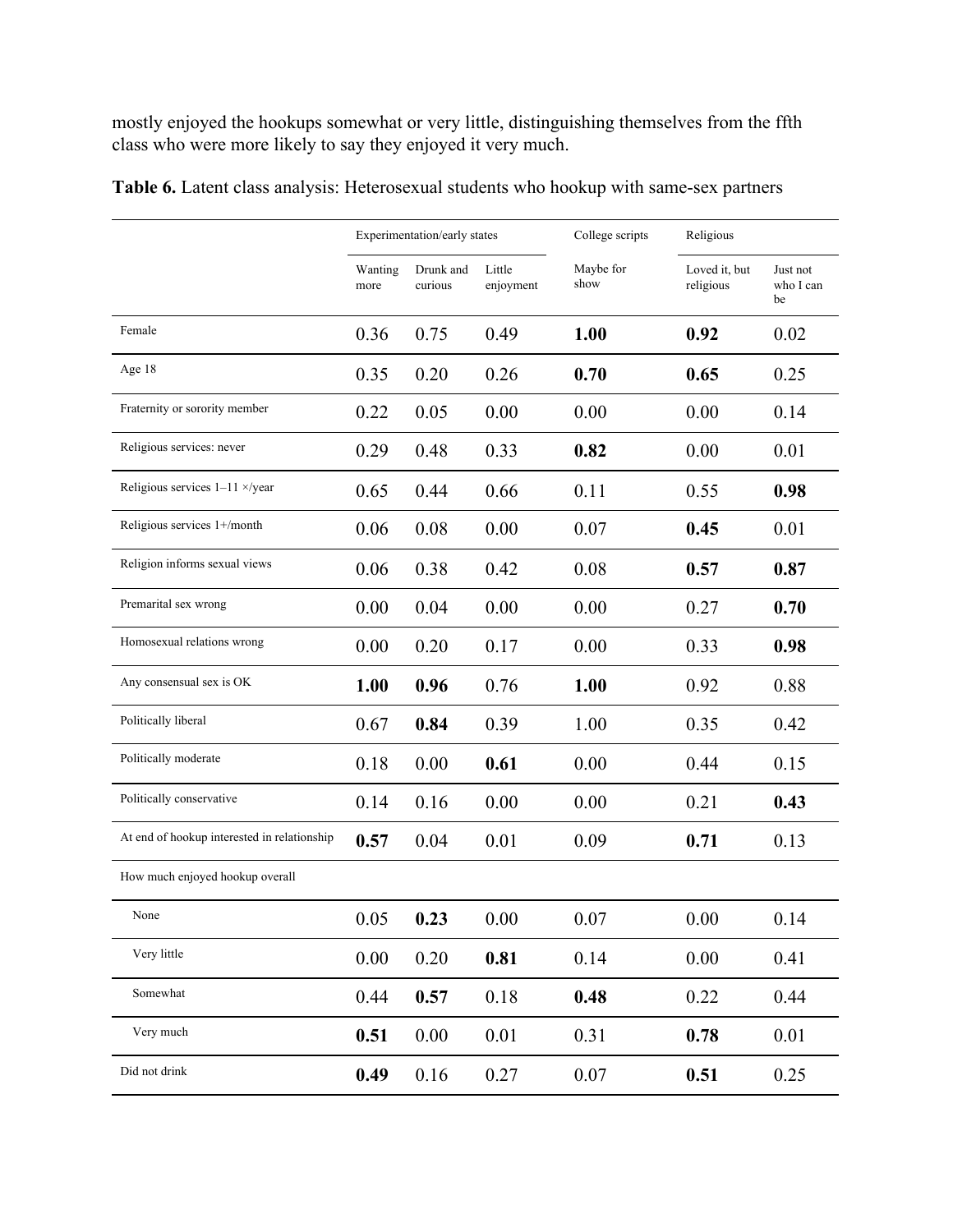| Moderate drinking                             | 0.09 | 0.13 | 0.72 | 0.09 | 0.07 | 0.25 |
|-----------------------------------------------|------|------|------|------|------|------|
| Binge drinking                                | 0.42 | 0.72 | 0.01 | 0.84 | 0.42 | 0.50 |
| Rape or attempted rape during hookup          | 0.08 | 0.16 | 0.00 | 0.00 | 0.00 | 0.16 |
| Prior experience same-sex vaginal/anal sex    | 0.30 | 0.05 | 0.00 | 0.00 | 0.00 | 0.00 |
| Only kissed or groped breasts or buttocks     | 0.32 | 0.20 | 0.82 | 0.91 | 0.35 | 0.43 |
| Took place "at a social event in plain sight" | 0.00 | 0.01 | 0.26 | 0.98 | 0.33 | 0.24 |
| Knew partner before hookup                    |      |      |      |      |      |      |
| Not at all                                    | 0.00 | 0.34 | 0.00 | 0.20 | 0.00 | 0.25 |
| Somewhat or a little bit                      | 0.10 | 0.25 | 0.00 | 0.14 | 0.16 | 0.48 |
| Moderately                                    | 0.67 | 0.15 | 0.83 | 0.29 | 0.39 | 0.26 |
| Very well                                     | 0.23 | 0.26 | 0.17 | 0.36 | 0.45 | 0.01 |
| Proportion in class                           | 0.29 | 0.22 | 0.09 | 0.12 | 0.21 | 0.07 |

Bold values are unusually high proportions

### **Discussion**

This study was the first to conduct a systematic comparison and analyses of heterosexually-identified students who hook up with same-sex partners, and the specific circumstances under which those hookups occur. The large, rich dataset we draw upon is superior to other samples that relied on snowball sampling or recruitment through specific LGB venues, because the size allowed for us to examine rare groups, including heterosexuallyidentified students who hookup with same-sex partners, and features of those encounters. However, it was not without limitations. The dataset is not representative of college students in general. Within colleges, the inclusion of some courses addressing gender and sexuality in the sample likely led to greater selection among students who were questioning their sexual orientation or generally more interested in sexual topics than other students, leading to some skewing of results, especially overall rates at which sexual identities may occur. The survey only included college students, and only asked about one hookup they experienced, and cannot tell us about same-sex hookups among self-identified heterosexuals who are not in college, or the trajectory of sexual identity formation. Finally, the large number of tests we conducted may have increased Type-1 errors (false positives) while the small sample may have increased Type-2 errors (false negatives).

Heterosexually-identified students who hookup with same-sex partners comprised a substantial number of samesex hookups. In these data, heterosexually-identified students accounted for approximately one in nine participants of the most recent same-sex hookups among college men, and one in four of the most recent same-sex hookups among college women. Findings suggest that survey questions designed to capture sexual orientation data may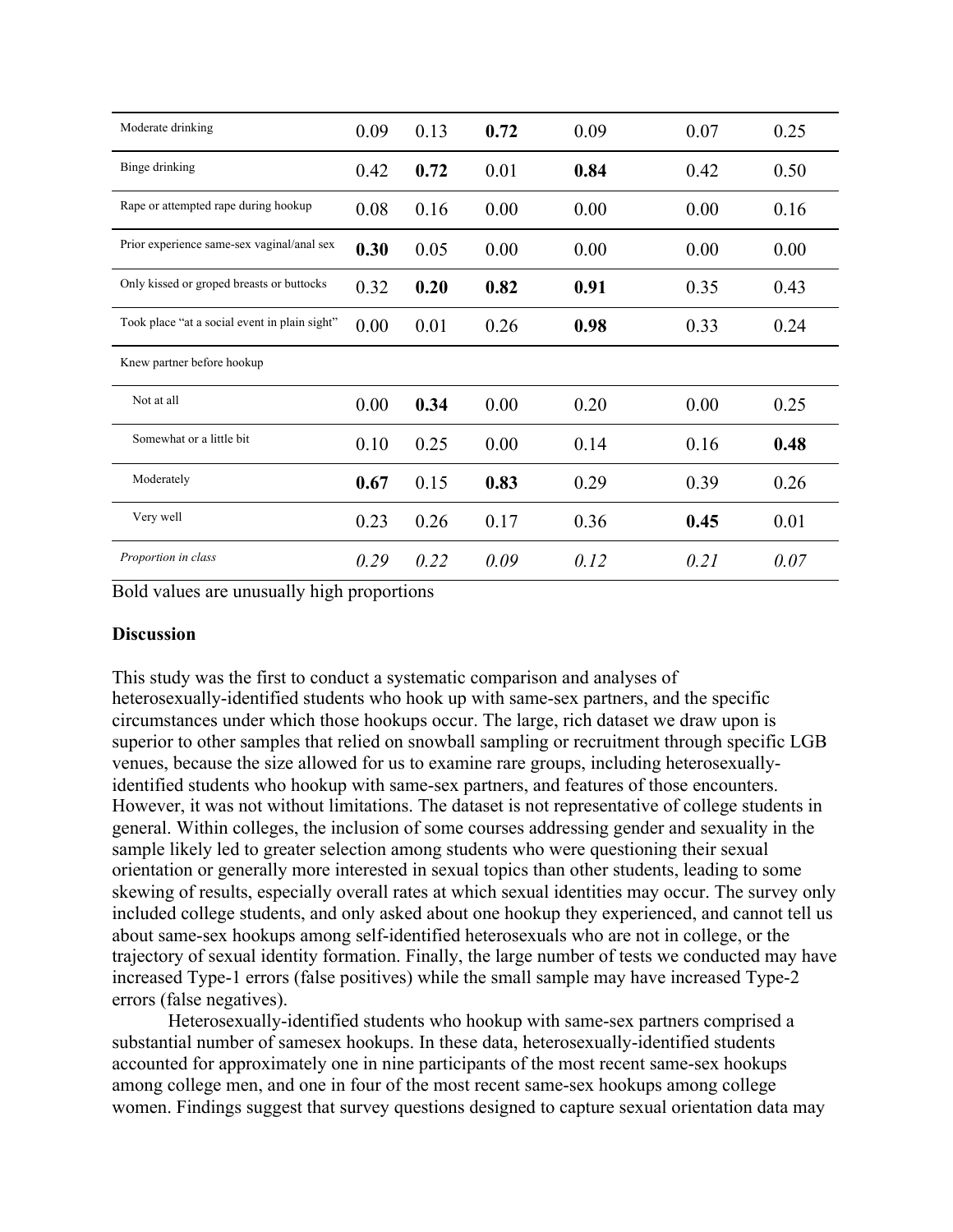be instead measuring sexual identity. Unlike sexual orientation, which describes sexual feelings toward one or more genders and may be biologically based, sexual identity is adopted by individuals within a specific sociohistorical context, precluding some with same-sex attractions from taking on such an identity. Same-sex sexual behavior may also be undertaken by those who may not have an attraction to same-sex partners in specific sociohistorical contexts where sexual "scripts" encourage same-sex sexual contact and sexual experimentation (Simon & Gagnon, 1986, 2003). The script of women engaging in same-sex low-level hookups at public parties in college is one such social script (Sanday, 2007).

#### Sexual Experimentation Scripts

Our first research question asked whether findings aligned with a sexual experimentation script, which could include performative bisexuality or fraternity hazing rituals. We found little support for fraternity hazing rituals being a factor; heterosexually identified students were not more likely to be in fraternities or sororities. Students may not conceptualize these encounters as "hookups." However, many findings supported a sexual experimentation/partying narrative. For instance, heterosexually-identified men drank more during encounters. Heterosexually-identified students reported enjoying encounters less but were not more likely to report regretting the experience, perhaps indicating some experimental nature of many of these encounters; students did not regret experimenting, but some found that they did not enjoy that experiment, reaffirming a heterosexual identity. Heterosexually-identified women were less likely to be interested in a repeat performance or future relationship with their last same-sex hookup partner, also supporting an experimentation narrative. Some findings challenged a sexual experimentation narrative, as sexual identity did not correlate with belief in the acceptability of any consensual sex, wanting more hookup opportunities or wanting to avoid exclusive relationships to hookup with multiple people. Performative bisexuality explanations were also supported by our findings; heterosexually identified women were more likely to hookup with same-sex partners in a public space, consistent with prior descriptions.

### Sexual Identity Development and Internalized Heterosexism

Our second research question asked whether student's characteristics aligned with sexual identity theory, either that related to sexual identity development, or the social constructionist model. When compared with those other-identified students, heterosexually-identified women engaging in same-sex hookups tended to be younger and were less likely to have had prior nonheterosexual sexual, dating, or relationship experience, while more likely to have had heterosexual vaginal sex. These findings support both theories related to sexual identity development, and the social construction of sexuality, which indicate sexual identity is developed and reaffirmed via experiences with samesex and other-sex partners.

Our third research question focused on internalized heterosexism. Internalized heterosexism was reflected in the lower acceptance of same-sex sexual relations among those with a heterosexual identity and, in line with literature on heterosexism, religious service attendance and religious influence on sexual behavior also correlated with a heterosexual identity for both men and women, as did conservative political and sexual views. In contrast to theory on internalized heterosexism and risk-taking, heterosexual students were not more likely to have unprotected sex or use drugs during encounters, but men (who we found in the latent class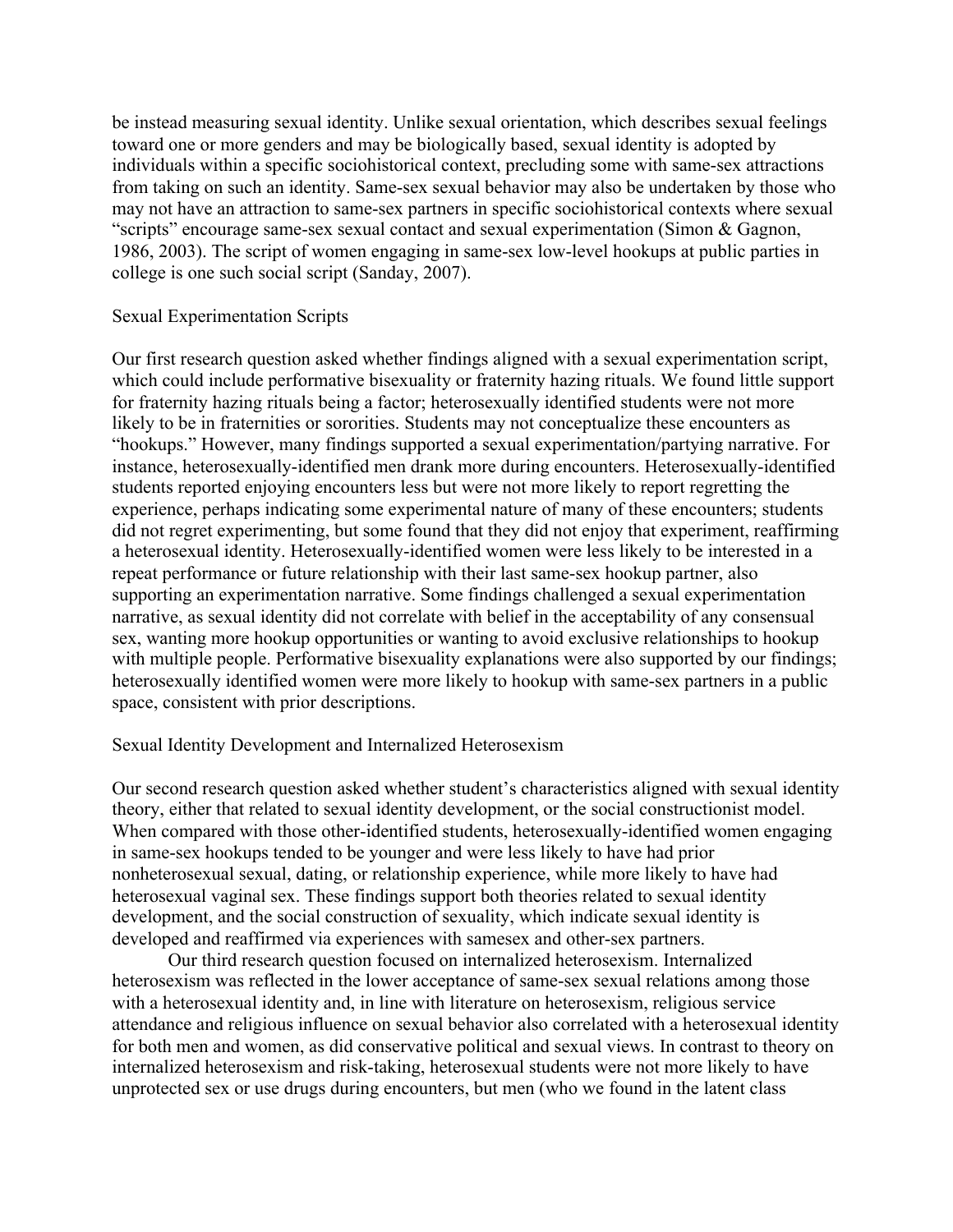analysis comprised almost all of those who could be described as experiencing internalized heterosexism) drank more alcohol.

### Race and Knowledge of Partners, Sexual Assault

Our data also allowed us to systematically examine racial differences in the same-sex hookups of heterosexually-identified college men and how well they knew their partner. Our fourth research question centered on whether race and knowledge of partners aligns with research of men who have sex with men anonymously on the "down low." In contrast with a media and academic research focus on African-American men who have sex with men (Ward, 2015), we found that White men are significantly more likely than Asian men and no different than Black men to report a "heterosexual" identity despite engaging in same-sex hookups. Other findings also call into question the sample selection methods of researchers seeking to examine men on "the down low"; heterosexually-identified men knew their partners better than those with other identities, indicating these were not necessarily the random hookups described in past studies that relied on, for instance, samples of men who hooked up with men in public places. Research has found that students who knew their partners better tended to take more risks such as unprotected sex (Kuperberg & Padgett, 2017), indicating the importance of studying encounters among heterosexually identified men who have sex with men they know well, which may not be captured via more commonly used methods of recruitment that focus on anonymous hookups. Our fifth research question also asked whether these encounters were a result of sexual assault, but we do not find support for a higher rate of sexual assault among those with a heterosexual identity.

Who Comprises Heterosexual Students Who Hookup with Same-Sex Partners?

Our final research question asked whether students who reported hooking up with same-sex partners, but identified as heterosexual, could be divided into certain "types" described by the above theories, and we found through latent class analyses that they comprised six groups. The first three were those that can be classified as various types of mostly private experimentation, which may be correlated with engaging in a college experimentation script, and/or the early stages of identity development and experiences that can lead to a later identity change. Comprising 60% of same-sex hookups among heterosexuals, these hookups did not take place in public for the most part and took place among students with positive views of premarital sex and homosexuality. The three classes differed on the basis of students' later sentiments about the encounter, desire for a relationship with that partner, prior homosexual experience, and drinking during the encounter. While the first class ("wanting more") wanted relationships with their partners and may later change their identity, the second class ("drunk and curious") seems to have experimented perhaps for the sake of sexual experimentation, and while they enjoyed their experiment, did not desire a relationship with their hookup. In the future, they may retain a heterosexual identity or change it in reaction to a same-sex hookup or relationship they feel more strongly about pursuing beyond a sexual encounter. These first two classes may be akin to Cass' (1996) "special case" pathway for those identifying as heterosexual in early stages of identity development, where students view themselves as heterosexual apart from this one partner or single event but may later form a relationship that leads to adoption of an LGB sexual identity. The third class ("little enjoyment") consisted of those who experimented and perhaps confirmed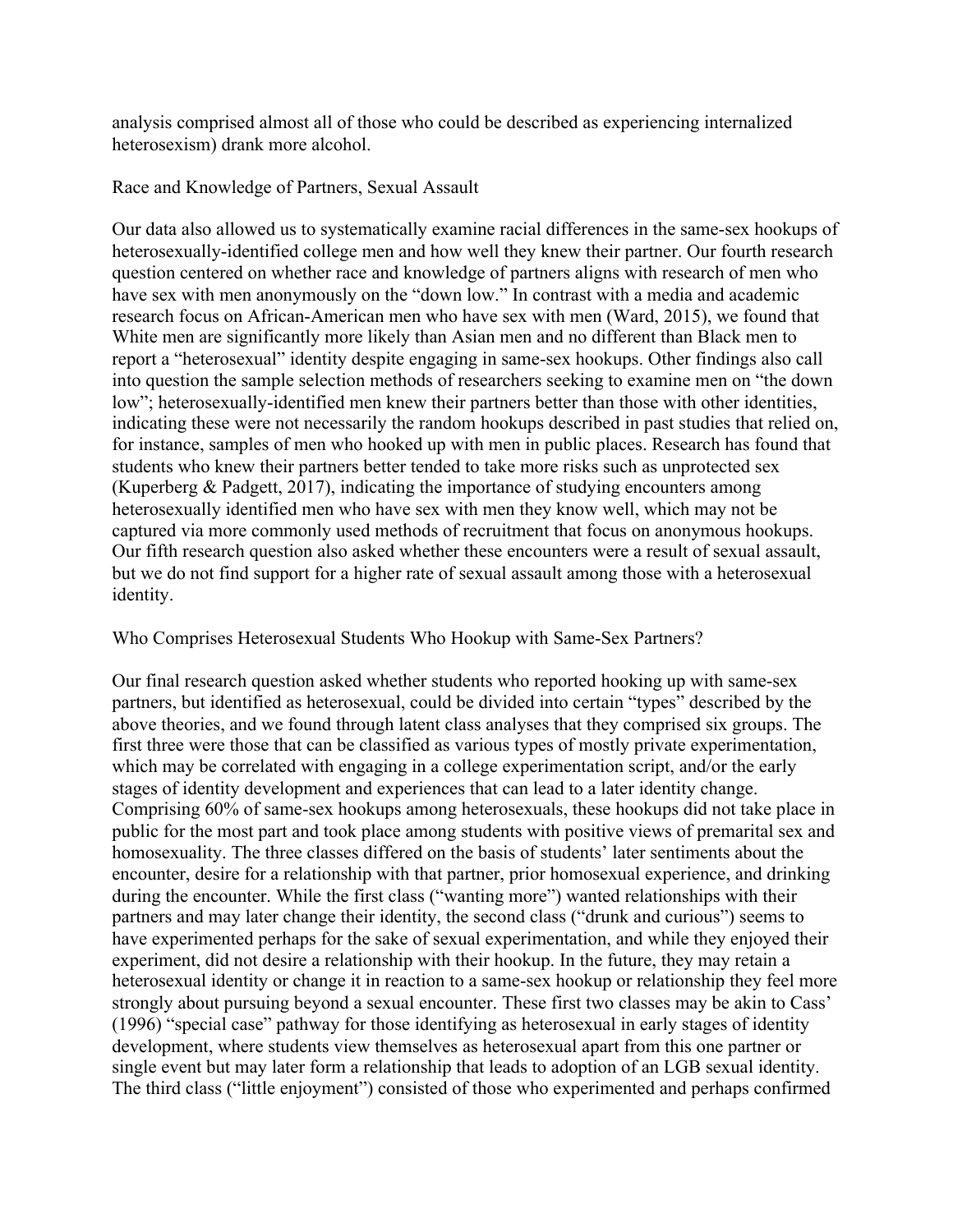a heterosexual identity after not enjoying the encounter and ended the encounter before proceeding to higher order sexual activity. This class may chalk this up as an experience to check off their college experimentation list and retain a heterosexual identity, or instead may later engage in more enjoyable samesex encounters that lead to a shift in identity.

The fourth class ("maybe for show") was women, often 18, who kissed and "made out" with same-sex partners in public settings. These students may be engaging in performative hookups (Hamilton, 2007) in accordance with performative bisexuality social scripts aimed at attracting men, but may also be using these opportunities to experiment with same-sex attraction (Ward, 2015); about one in 10 stated they wanted a future relationship with the partner, and a third enjoyed the encounter "very much." Finally, the last two classes were religious students whose strong religious participation or influence on their behavior likely affected sexual identity. Comprising over one-fourth of students who identified as heterosexual, the majority ("loved it, but religious") did not conform to theory related to internalized heterosexism, but instead may have been conflicted about taking on a nonheterosexual identity given their frequent religious attendance. They were also especially young and inexperienced in same-sex relationships and had a high level of enjoying the encounter; this group also conforms to theory on sexual identity development and may take on a non-heterosexual identity later in life, but may delay that stage compared to less religious students due to their religious engagement. The final class ("just not who I can be"), the smallest class, which was almost all male, were those who had strong views against homosexuality, which has been termed "internalized heterosexism."

Past theory on sexual scripts, identity development theory (whether via stages or socially constructed), and internalized heterosexism all contribute to the patterns we find but describes distinct groups who together comprise those who identify as heterosexual but hookup with same-sex partners. Past research has usually been qualitative and generally focused on only one of these groups and/or theory of a heterosexual identity among those who engage in same-sex behavior, such as women hooking up with women at fraternity parties (Hamilton, 2007). Our data allowed a more comprehensive quantitative analysis which permitted us to reveal the degree to which these somewhat different theories may describe college students accurately, and the prevalence of certain "types" among students.

#### Implications

The degree to which students and individuals choose to adopt a non-heterosexual identity varies by social context and the circumstances of the encounter, with college being a context particularly fraught with specific sexual scripts institutionalized into the fabric of social life (Ward, 2015). We found most students who engaged in same-sex hookups but identified as heterosexual could be described as privately experimenting and/or having religious conflicts with assuming an LGB identity. Some of these students may later change their sexual identity, but others will retain a heterosexual identity. Theory related to performative bisexuality and internalized heterosexism described only a minority of these students (12 and 7%, respectively), while research on Black men on the "down low" and men having anonymous hookups with men exclude most same-sex hookups between those who identify as heterosexual. Research limited to those self-identifying as LGB will also miss a significant minority of those who engage in same-sex sexual encounters. Findings also suggest that not everybody who engages in same-sex behavior is "secretly gay," but rather may be engaging in socially scripted sexual experimentation that will not have long-term implications for their identity, while others may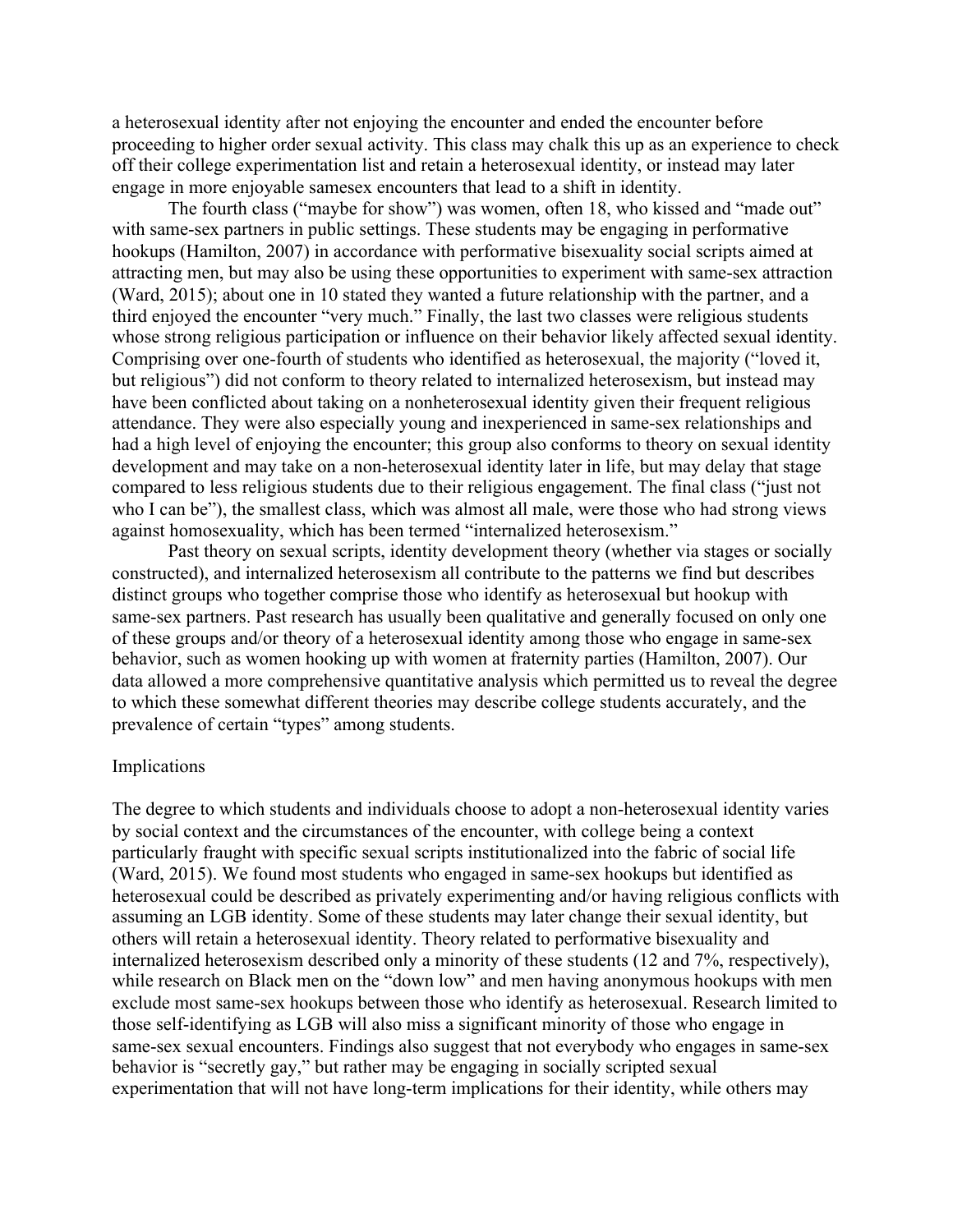retain a heterosexual identity (rather than a LGB identity) to resolve conflicts between their religious beliefs and community standards, and samesex sexual desires and actions. For a minority, a heterosexual identity seems related to internalized heterosexism, and for men, incongruence in identity and behavior is also associated with higher alcohol use during same-sex encounters. These findings have clinical implications for those experiencing distress regarding same-sex hookups and/or sexual identity. In recent years as LGB identities have become more socially acceptable, the types of people selecting into a nonheterosexual identity may have changed, as these identities have been publicly adopted by a wider swath of the population (Baunach, 2012; Laughlin, 2016). This dataset was collected during a certain historical-time period (2005–2011), during which gay rights activity was both energized and the subject of polarizing debate as gay marriage was being adopted by more and more states, but not yet legal nationwide. A research report collected after the legalization of gay marriage nationwide (2016) found that among a random sample of young adults aged 13–20, who have grown up in a world where legal gay unions have been available in some U.S. states for as long as they can remember (civil unions became legal in Vermont in 2000; same-sex marriage in Massachusetts in 2004), only 48% identify as "completely heterosexual," down from 65% among those aged 21–34 (Laughlin, 2016). As young adults come of age in a new social system where gay marriage is legal, and as progress continues to be made in anti-discrimination legislation, patterns related to sexual identity will likely continue to shift and should be the subject of continuing research among college students and in other settings and populations. We suggest longitudinal studies to examine the evolution of sexual identity, meaning-making, and heterosexually identified adults engaging in same-sex hookups. Acknowledgements The authors thank Joseph Padgett, R. James Leister, Lonnie McLendon, Rachel Madsen, and Stephanie Pruitt for their research assistance on this project, as well as Sara Crawley and Joseph Padgett for their helpful advice. This project was funded by a University of North Carolina at Greensboro New Faculty Research Grant and a New Faculty Summer Excellence Award Grant, as administered by the Office of Sponsored Programs. An earlier version of this paper was presented at the Southern Sociological Society Conference, Charlotte, NC, 2014.

### **References**

- Amadio, D. M. (2006). Internalized heterosexism, alcohol use, and alcohol-related problems among lesbians and gay men. Addictive Behaviors, 31, 1153–1162.
- Armstrong, E. A., England, P., & Fogarty, A. C. K. (2009). Orgasm in college hook ups and relationships. In B. Risman (Ed.), Families as they really are (pp. 362–377). New York: Norton.
- Baumeister, R. F. (2000). Gender differences in erotic plasticity: The female sex drive as socially flexible and responsive. Psychological Bulletin, 126, 347–374.
- Baunach, D. M. (2012). Changing same-sex marriage attitudes in America from 1988 through 2010. Public Opinion Quarterly, 76, 364–378.
- Bleich, S., & Taylor-Clark, K. (2005). Black men on the "down-low" and the HIV epidemic: The need for research and intervention strategies. Harvard Journal of African American Public Policy, 11, 13–20.
- Blumstein, P. W., & Schwartz, P. (1977). Bisexuality: Some social psychological issues. Journal of Social Issues, 33, 30–45.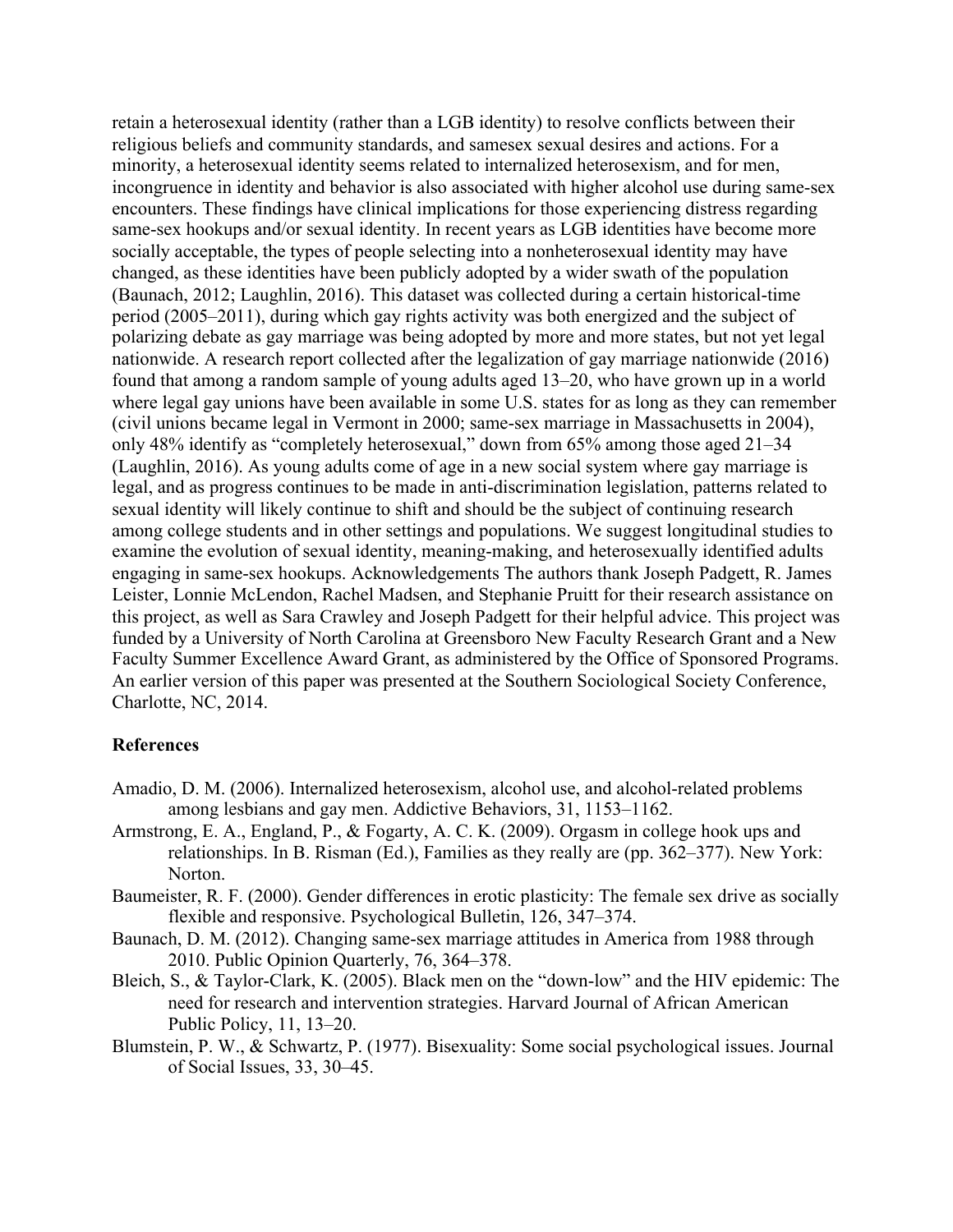- Bogle, K. A. (2008). Hooking up: Sex, dating, and relationships on campus. New York: New York University Press.
- Bower, J., Gurevich, M., & Mathieson, C. M. (2002). (Con)tested identities: Bisexual women reorient sexuality. Journal of Bisexuality, 2(2–3), 23–52.
- Boykin, K. (2005). Beyond the down low: Sex, lies, and denial in Black America. New York: Avalon.
- Brady, S., & Busse, W. J. (1994). The Gay Identity Questionnaire: A brief measure of homosexual identity formation. Journal of Homosexuality, 26(4), 1–22.
- Budnick, J. (2016). "Straight girls kissing"? Understanding same-gender sexuality beyond the elite college campus. Gender & Society, 30, 745–768.
- Cass, V. C. (1979). Homosexuality identity formation: A theoretical model. Journal of Homosexuality, 4, 219–235.
- Cass, V. C. (1996). Sexual orientation identity formation: A western phenomenon. In R. P. Cabaj & T. S. Stein (Eds.), Textbook of homosexuality and mental health (pp. 239–266). Washington, DC: American Psychiatric Press.
- Centers for Disease Control and Prevention. (2010). HIV among African American gay and bisexual men. Retrieved from http://www.cdc.gov/hiv/risk/racia lethn ic/bmsm/facts /index .html.
- Chandra, A., Copen, C. E., & Mosher, W. D. (2013). Sexual behavior, sexual attraction, and sexual identity in the United States: Data from the 2006–2010 National Survey of Family Growth. In A. K. Baumle (Ed.), International handbook on the demography of sexuality (pp. 45–66). Dordrecht: Springer.
- Cole, S. W., Kemeny, M. E., Taylor, S. E., & Visscher, B. R. (1996). Elevated physical health risk among gay men who conceal their homosexual identity. Health Psychology, 15, 243–251.
- Collins, L. M., & Lanza, S. T. (2010). Latent class and latent transition analysis: With applications in the social, behavioral, and health sciences. Hoboken, NJ: Wiley.
- Diamond, L. M. (2003). Was it a phase? Young women's relinquishment of lesbian/bisexual identities over a 5-year period. Journal of Personality and Social Psychology, 84, 352–364.
- Diamond, L. M. (2005). "I'm straight, but I kissed a girl": The trouble with American media representations of female-female sexuality. Feminism and Psychology, 15, 104–110.
- Diamond, L. M. (2008). Female bisexuality from adolescence to adulthood: Results from a 10-year longitudinal study. Developmental Psychology, 44, 5–14.
- Dworkin, S. H. (2001). Working with gay, lesbian, and bisexual clients. Journal of Clinical Psychology, 57, 671–680.
- Eisenberg, M. (2001). Differences in sexual risk behavior between college students with same-sex and opposite-sex experience: Results from a national survey. Archives of Sexual Behavior, 30, 575–589.
- England, P., Shafer, E. F., & Fogarty, A. C. K. (2008). Hooking up and forming romantic relationships on today's college campuses. In M. S. Kimmel & A. Aronson (Eds.), The gendered society reader 3 (pp. 531–547). New York: Oxford University Press.
- Ford, C. L., Whetten, K., Hall, S., Kaufman, J., & Thrasher, A. (2007). Black sexuality, social construction, and research targeting "The down low" ("The DL"). Annals of Epidemiology, 17, 209–216.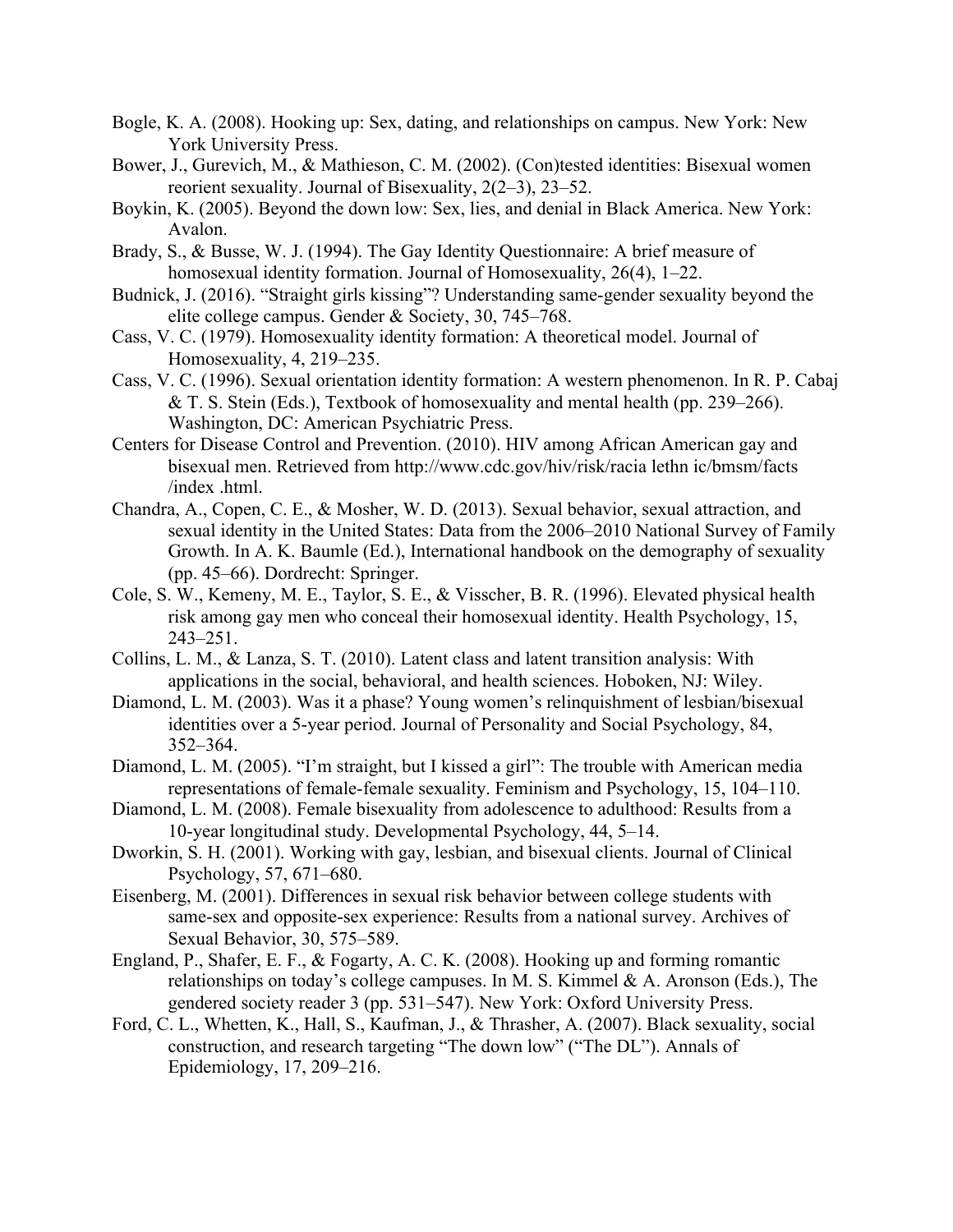- Goode, E., & Haber, L. (1997). Sexual correlates of homosexual experience: An exploratory study of college women. Journal of Sex Research, 13, 12–21.
- Hagenaars, J. A., & Halman, L. C. (1989). Searching for ideal types: The potentialities of latent class analysis. European Sociological Review, 5, 81–96.
- Hamilton, L. (2007). Trading on heterosexuality: College women's gender strategies and homophobia. Gender & Society, 21, 145-172.
- Hightow, L. B., Leone, P., Macdonald, P., McCoy, S., Sampson, L. A., & Kaplan, A. H. (2006). Men who have sex with men and women: A unique risk group for HIV transmission on North Carolina college campuses. Sexually Transmitted Diseases, 33, 585–593.
- Hoburg, R., Konik, J., Williams, M., & Crawford, M. (2004). Bisexuality among self-identified heterosexual college students. Journal of Bisexuality,  $4(1-2)$ ,  $25-36$ .
- Horowitz, J. L., & Newcomb, M. D. (2002). A multidimensional approach to homosexual identity. Journal of Homosexuality, 42, 1–19.
- Hutchins, L., & Kaahumanu, L. (1991). Bi any other name: Bisexual people speak out. Boston: Alyson Press.
- Israel, T., & Mohr, J. J. (2004). Attitudes toward bisexual women and men: Current research, future directions. Journal of Bisexuality, 4(1–2), 117–134.
- Kashubeck-West, S., & Szymanski, D. M. (2008). Risky sexual behavior in gay and bisexual men: Internalized heterosexism, sensation seeking, and substance use. The Counseling Psychologist, 36, 595–614.
- Kaufman, J. M., & Johnson, C. (2004). Stigmatized individuals and the process of identity. Sociological Quarterly, 45, 807–833.
- Kimmel, M. S. (2008). Guyland: The perilous world where boys become men. New York: Harper.
- Kimmel, M., & Plante, R. F. (2002). The gender of desire: The sexual fantasies of women and men. Advances in Gender Research, 6, 55–77.
- King, J. L. (2004). On the down low: A journey into the lives of "straight" black men who sleep with men. New York: Broadway Books.
- Koblin, B. A., Torian, L. V., Guilin, V., Ren, L., MacKellar, D. A., & Valleroy, L. A. (2000). High prevalence of HIV infection among young gay men who have sex with men in New York City. AIDS, 14, 1793–1800.
- Kuperberg, A., & Padgett, J. E. (2015). Dating and hooking up in college: Meeting contexts, sex, and variation by gender, partner's gender, and class standing. Journal of Sex Research, 52, 517–531.
- Kuperberg, A., & Padgett, J. E. (2016). The role of culture in explaining college students' selection into hookups, dates, and long-term romantic relationships. Journal of Social and Personal Relationships, 33, 1070–1096.
- Kuperberg, A., & Padgett, J. E. (2017). Partner meeting contexts and risky behavior in college students' other-sex and same-sex hookups. Journal of Sex Research, 54, 52–55.
- Lanza, S. T., Dziak, J. J., Huang, L., Wagner, A. T., & Collins, L. M. (2015). LCA Stata plugin users' guide (version 1.2). University Park, PA: The Methodology Center, Penn State. Retrieved from https ://metho dolog y.psu.edu/.
- Laughlin, S. (2016). Gen Z goes beyond gender binaries in new innovation group data. J. Walter Thompson Intelligence. Retrieved from https ://www.jwtin telli gence .com/2016/03/gen-z-goes-beyond-gende r-binar ies-in-new-innov ation -group -data/.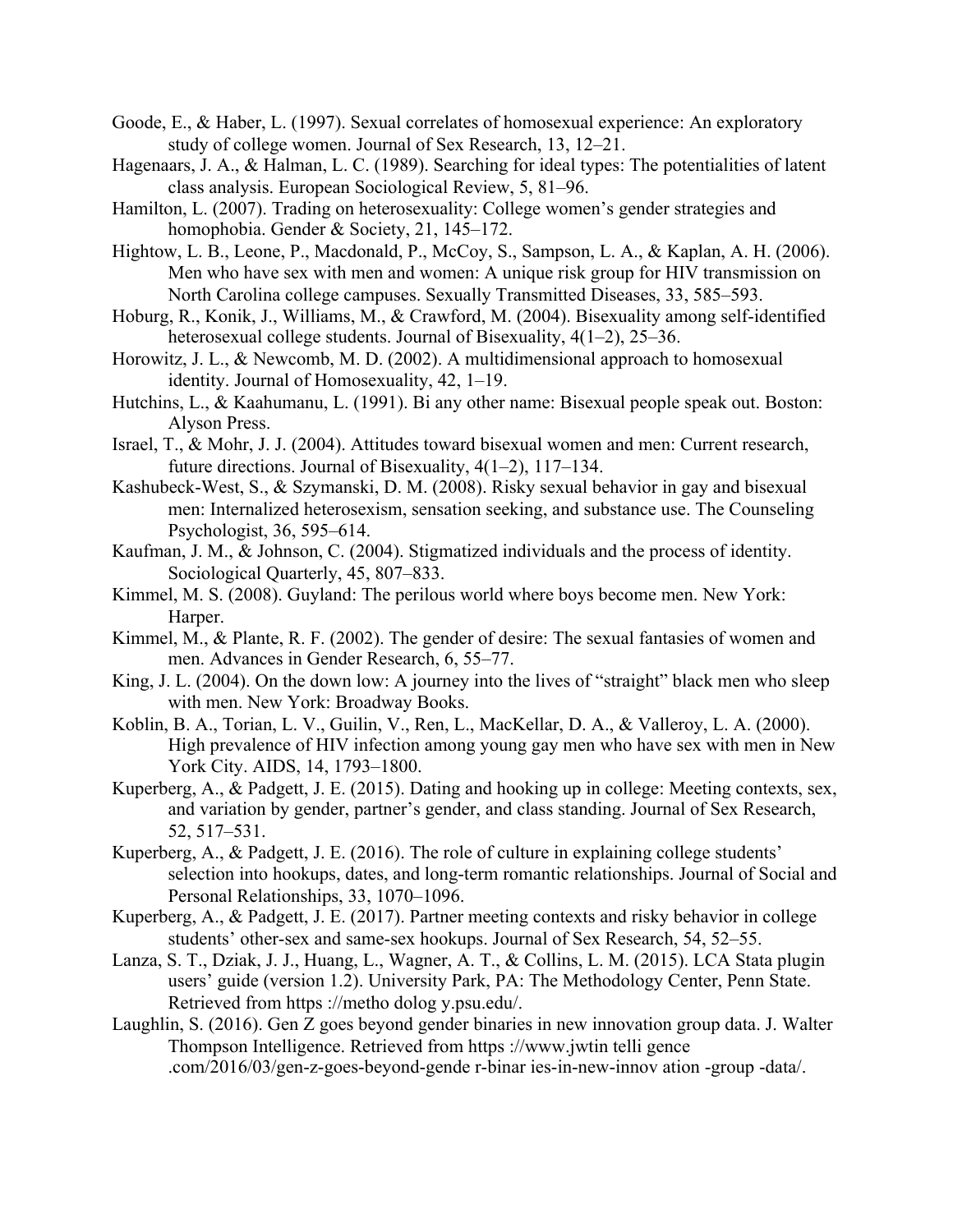- LCA Stata Plugin (Version 1.2) [Software]. (2015). University Park: The Methodology Center, Penn State. Retrieved from https ://methodolog y.psu.edu/.
- Lindley, L., Nicholson, T., Kerby, M., & Lu, N. (2003). HIV/STI associated risk behaviors among self-identified lesbian, gay, bisexual, and transgender college students in the United States. AIDS Education and Prevention, 15, 413–429.
- Ochs, R. (2007). What's in a name? Why women embrace or resist bisexual identity. In B. A. Firestein (Ed.), Becoming visible: Counseling bisexuals across the lifespan (pp. 72–86). New York: Columbia University Press.
- Ochs, R., & Deihl, M. (1992). Moving beyond binary thinking. In W. J. Blumenfeld (Ed.), Homophobia: How we all pay the price (pp. 67–75). Boston: Beacon.
- Peplau, L. A., & Finegrhut, A. W. (2007). The close relationships of lesbians and gay men. Annual Review of Psychology, 58, 405–424.
- Peterson, T. L., & Gerrity, D. A. (2006). Internalized homophobia, lesbian identity development, and self-esteem in undergraduate women. Journal of Homosexuality, 50, 49–75.
- Phillips, L. (2005). Deconstructing "down low" discourse: The politics of sexuality, gender, race, AIDS, and anxiety. Journal of African American Studies, 9, 3–15.
- Reiber, C., & Garcia, J. R. (2010). Hooking up: Gender differences, evolution, and pluralistic ignorance. Evolutionary Psychology, 8, 390–404.
- Rhodes, S. D., DiClemente, R. J., Cecil, H., Hergenrather, K. C., & Yee, L. J. (2002). Risk among men who have sex with men in the United States: A comparison of an interest sample and a conventional outreach sample. AIDS Education and Prevention, 14, 141–150.
- Rosario, M., Schrimshaw, E. W., Hunter, J., & Braun, L. (2006). Sexual identity development among gay, lesbians, and bisexual youths: Consistency and change over time. Journal of Sex Research, 43, 46–58.
- Ross, M. W., Essien, E. J., Wiliams, M. L., & Fernandez-Esquer, M. E. (2003). Concordence between sexual behavior and sexual identity in street outreach samples of four racial ethnic groups. Sexually Transmitted Diseases, 30, 110–113.
- Rowen, C. J., & Malcolm, J. P. (2002). Correlates of internalized homophobia and homosexual identity formation in a sample of gay men. Journal of Homosexuality, 43, 77–92.
- Rupp, L. J., Taylor, V., Regev-Messalem, S., Fogarty, A. C. K., & England, P. (2013). Queer women in the hookup scene: Beyond the closet? Gender & Society, 28, 212–235.
- Rust, P. C. (1992). The politics of sexual identity: Sexual attraction and behavior among lesbian and bisexual women. Social Problems, 39, 366–386.
- Sanday, P. R. (2007). Fraternity gang rape: Sex, brotherhood and privilege on campus. New York: New York University Press.
- Savin-Williams, R. C., & Ream, G. L. (2007). Prevalence and stability of sexual orientation components during adolescence and young adulthood. Archives of Sexual Behavior, 36, 385–394.
- Seidman, S., Meeks, C., & Traschen, F. (1999). Beyond the closet? The changing social meaning of homosexuality in the United States. Sexualities, 2, 9–34.
- Silva, T. (2017). Bud-sex: Constructing normative masculinity among rural straight men that have sex with men. Gender & Sexuality, 31, 51–73.
- Simon, W., & Gagnon, J. H. (1986). Sexual scripts: Permanence and change. Archives of Sexual Behavior, 15, 97–120.